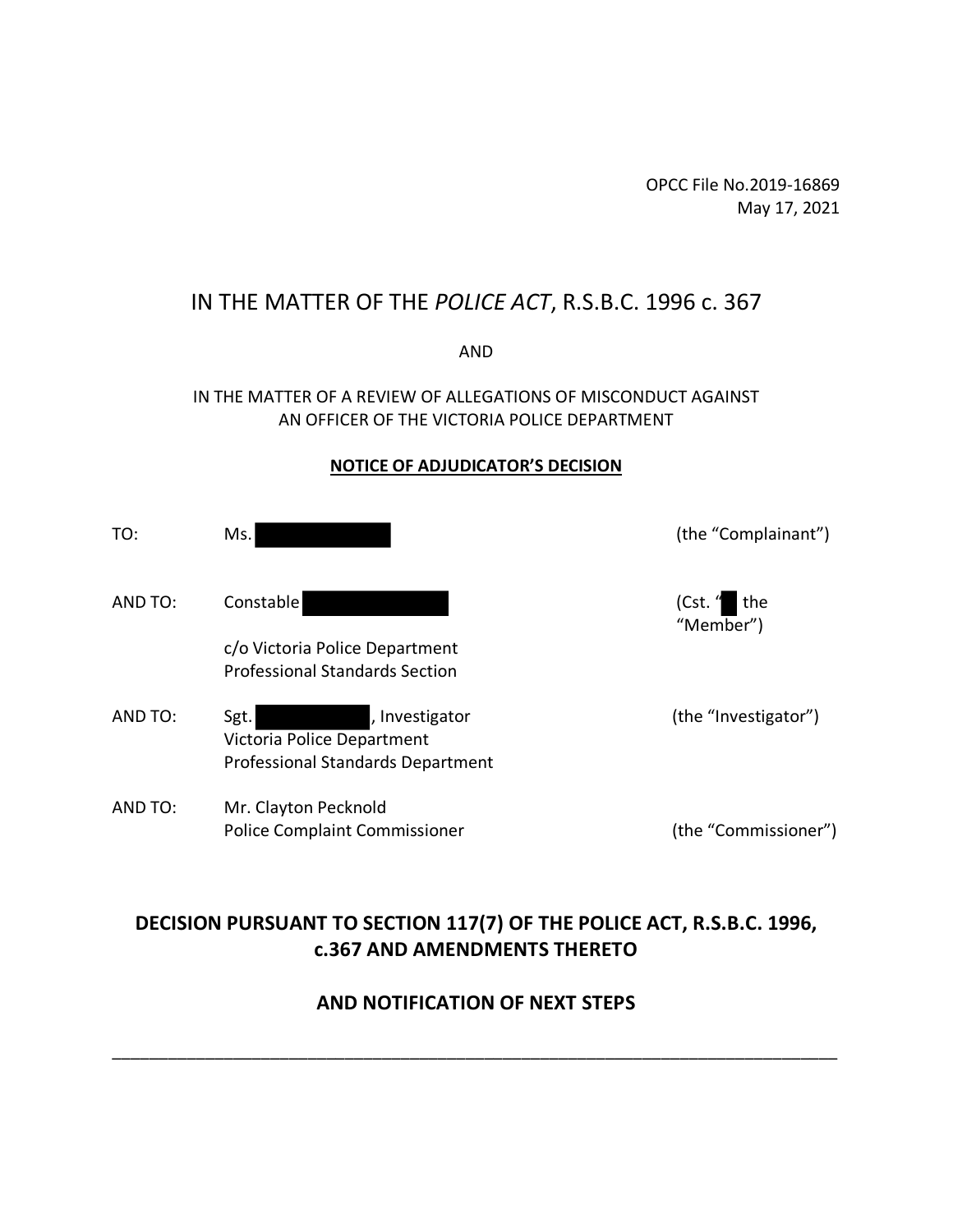## **I- Decision Summary**

- 1. This is a decision made pursuant to section 117(7) of the *Police Act* relating to certain complaints of misconduct concerning the Member alleged to have taken place on or about August 24, 2019 involving the Complainant.
- 2. I have been appointed Adjudicator in connection with this matter as a result of the Commissioner's order of April 29, 2021 made in accordance with section 117(4) of the *Police Act*.
- 3. As set out below, in accordance with my appointment as Adjudicator, I have considered the evidence available in relation to the following specific allegations of misconduct concerning the Member:

*(i)That on or about August 24, 2019, the Member committed neglect of duty pursuant to section 77(3)(m) (ii) of the Police Act by intentionally, or recklessly, neglecting to properly investigate domestic violence issues relating to the Complainant;* ("Misconduct Allegation # 1")

*(ii)That on or about August 24, 2019, the Member committed acts of Discourtesy involving the Complainant pursuant to section 77(3)(g) of the Police Act ("Misconduct Allegation #2");and*

*(iii)That on or about August 24, 2019, the Member committed Abuse of Authority pursuant to section 77(3)(a)(iii) of the Police Act in his dealings with the Complainant ("Misconduct Allegation #3").*

- 4. Collectively, Misconduct Allegation # 1, 2 and 3 are referenced in this decision as the Misconduct Allegations ( the "Misconduct Allegations").
- 5. My conclusions reached as a result of a review of the Final Investigation Report dated March 12, 2021 ( the "Final Investigation Report" or "FIR") are that the evidence relating to the Misconduct Allegations concerning the Member does appear sufficient to substantiate such allegations , thereby constituting misconduct and therefore, potentially requiring consideration of disciplinary or corrective measures.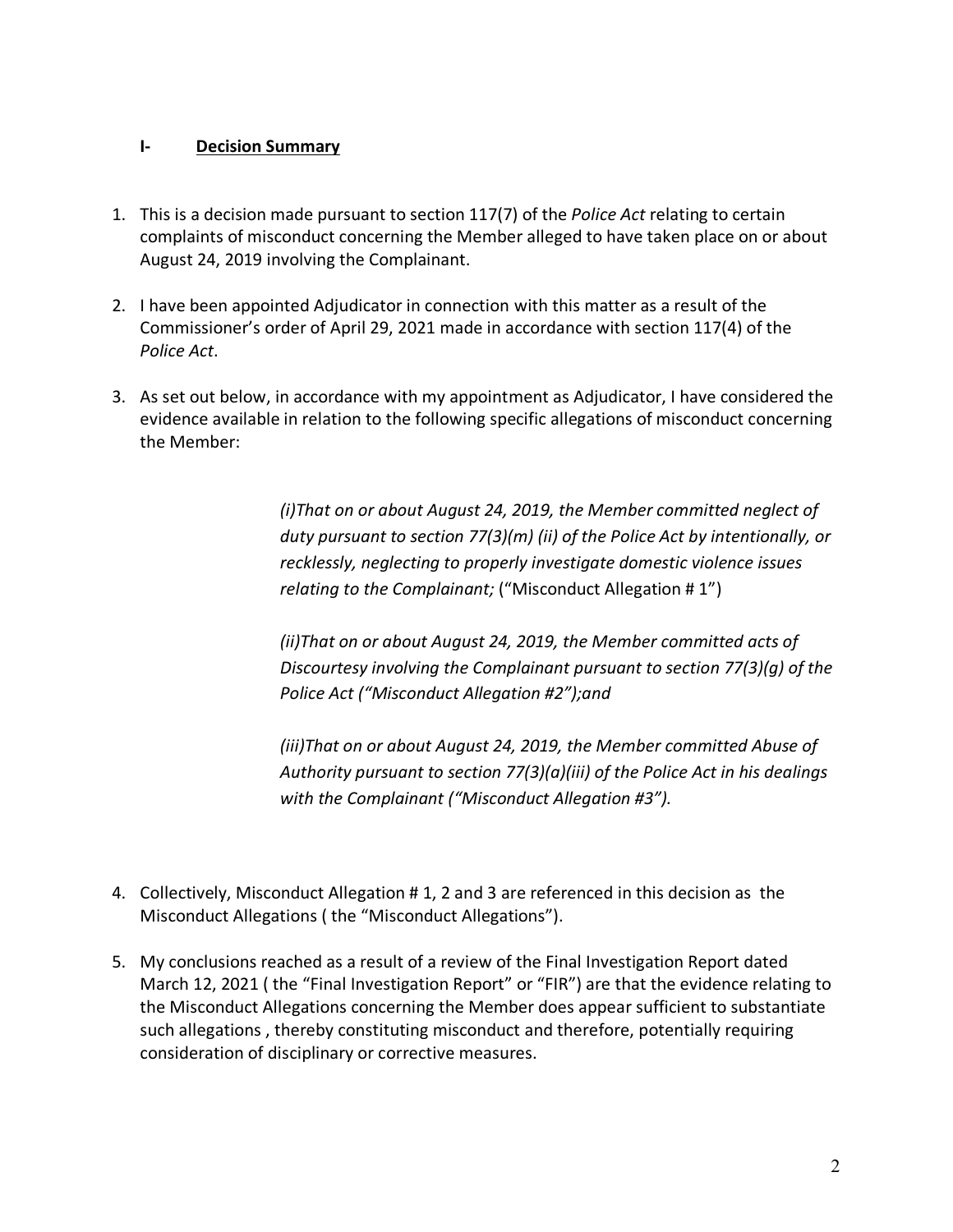6. The next steps are set out below. They will commence with a new disciplinary hearing on the substantiated misconduct allegations involving the Member unless a prehearing conference is accepted by the Member and resolves the matters in issue.

## **II History of Proceedings and details of the Complaint - Section 117(8)a**

- 7. On August 24, 2019, an incident took place at The Manuson Muslim Contrained other nearby locations, that appears to have resulted in serious injuries to the Complainant.
- 8. Cst. was dispatched to investigate a report of possible domestic abuse at the location, ultimately assisted by Cst. ("Cst. and Cst. ("Cst. all of the Victoria Police Department ("VPD").
- 9. As a result of the attendance of the three officers, an initial complaint was filed by the Complainant September 26, 2019. A supplemental complaint augmenting the detail of the matters in issue was delivered August 21, 2020. The complaints were filed with both VPD and the Office of the Police Complaint Commissioner ("OPCC"), raising the Misconduct Allegations ( the "Complaint").
- 10. Following a review of the Complaint by OPCC staff, it was accepted as admissible and forwarded to the Professional Standards Section of VPD for investigation.
- 11. As noted in the Complaint, the misconduct alleged related to the members' inappropriate dealings with the Complainant and in particular, their failure to appropriately investigate possible domestic violence suffered by the Complainant.
- 12. The Investigator completed his investigation and submitted the Final Investigation Report to the relevant discipline authority, Inspector VPD (the "Discipline Authority") on March 12, 2021.
- 13. On March 30, 2021, the Discipline Authority issued his decision pursuant to section 112 of the *Police Act* concerning this matter. The Discipline Authority found that the Misconduct Allegations were not substantiated for any of the Members.
- 14. In an order made April 29, 2021, the Commissioner determined that there was a reasonable basis to believe that the decision of the Discipline Authority was incorrect with respect to the allegations involving Cst. The allegations concerning Csts. and were not found to be incorrect.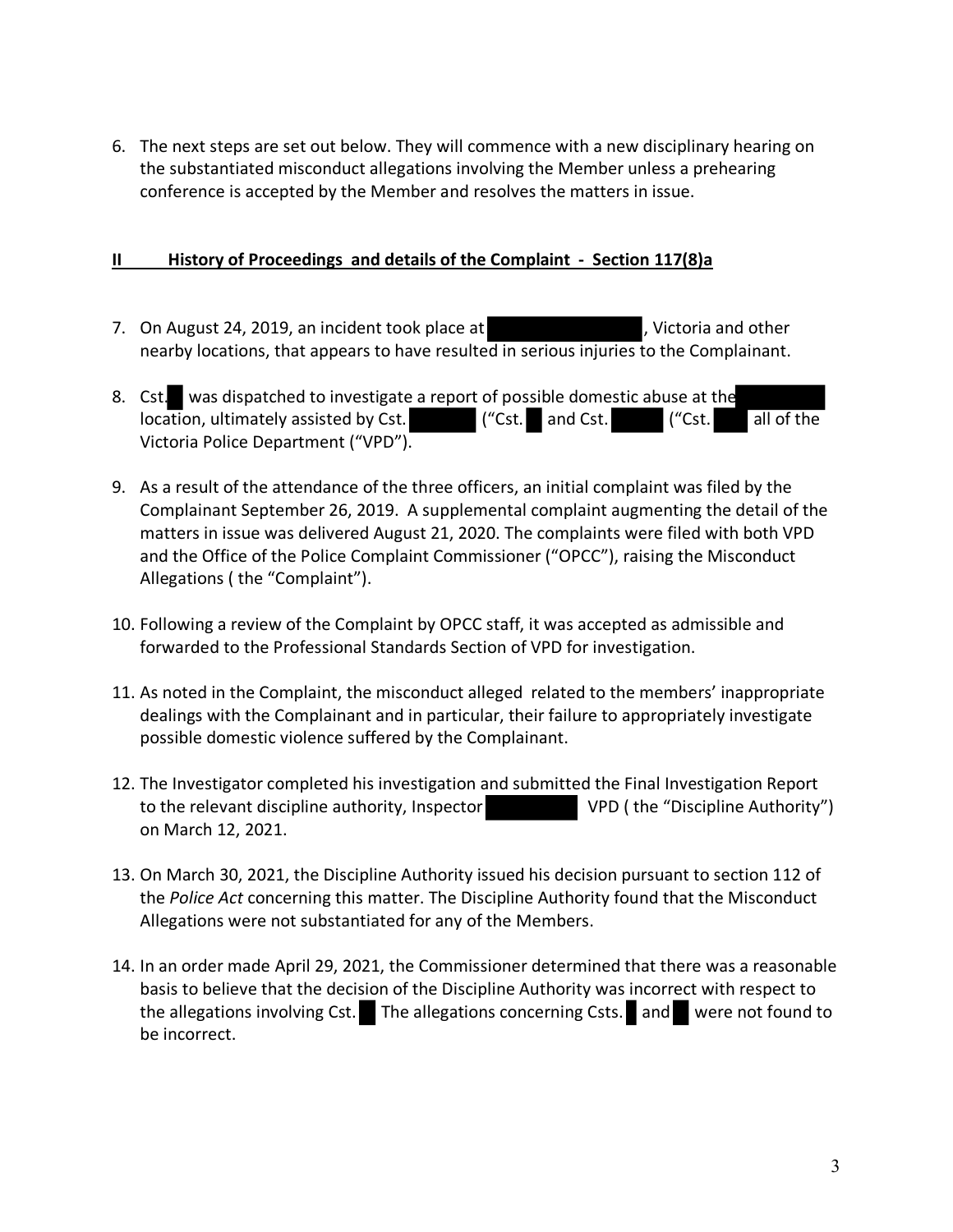### 15. Specifically, the Commissioner expressed the view that with respect to the Member, the Discipline Authority erred:

…*in not assessing Constable obligation to conduct a risk-focused investigation in a manner consistent with VicPD policy, the Provincial Violence Against Women in Relationships (VAWIR) policy, and mandatory domestic violence training. In my view, in light of Cst. awareness of a no contact condition between Ms. and Mr. except with her express consent, and Mr. criminal history, Constable did not adequately assess the risk Mr.* posed to  $\overline{Ms}$ . Further, I am of the view that, considering the context *of a serious domestic violence investigation, the Discipline Authority did not employ a sufficiently high standard of care in his overall assessment of Constable conduct.*

16. This review has focused on analysis of the Misconduct Allegations in the context of the FIR.

#### **III Section 117**

17. The statutory authority governing this review is found in section 117 of the *Police Act.*

- 18. Specifically, subsection 117(6) of the *Police Act* imposes a duty on the Commissioner to provide the Adjudicator with copies of all reports under section 98, 115 and 132 that may have been filed with the Commissioner prior to the Adjudicator's appointment in relation to the allegations of misconduct.
- 19. The central role of the Adjudicator as set out in subsections 117 (8) and 117(9) of the *Police Act* is to independently review the material delivered under subsection 117(6), and to determine whether or not the conduct of the Member appears sufficient to substantiate misconduct within the meaning of Part 11 of the *Police Act* requiring disciplinary or corrective action.
- 20. The law is clear that a review under section 117 is a paper based process of the record provided by the Commissioner. It takes place without live witnesses, additional evidence or submissions from any of the parties involved. The review is not an appeal of earlier decisions concerning misconduct nor is it a redetermination in any manner of other proceedings, including court proceedings, that may have a connection to the misconduct alleged. Nor is the Adjudicator's role to decide the facts concerning the matters in issue at this stage in the process. Rather, the adjudicative role in this part of the process is to determine whether or not the evidence appears to substantiate potential misconduct requiring some form of sanction or corrective measures.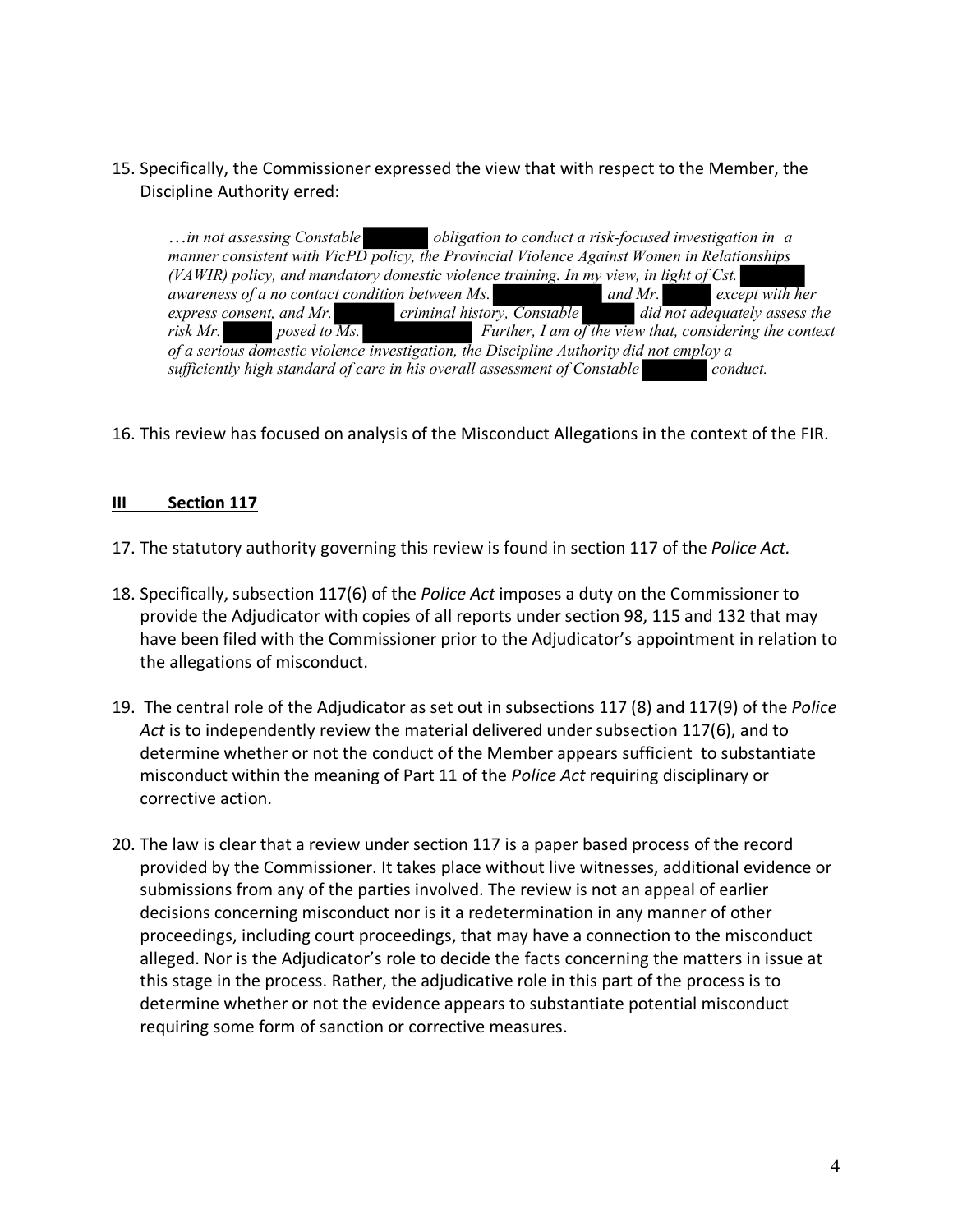- 21. The duty of an Adjudicator under subsection 117(1)b is to reach their own conclusions based on the materials submitted for review without submissions or further evidence adduced by way of a hearing.
- 22. The Supreme Court of British Columbia provided useful specific guidance on the role of Adjudicators serving under section 117 of the *Police Act*. In *Scott v. British Columbia (The Police Complaint Commissioner)*, 2016 BCSC 1970, the Honourable Mr. Justice Affleck considered an earlier Adjudicator decision provided under section 117, noting as follows:

[27] *There are two troubling aspects to the approach to his task taken by the retired judge.*

*[28] The first is his implicit interpretation of s. 117(9) of the Act that it permitted him at an early stage of his inquiries to reach conclusions about the petitioner's conduct.*

*[29] In Florkow v. British Columbia (Police Complaint Commissioner), 2013 BCCA 92, Newbury J.A. observed that part XI of the Act, where s. 117 is found, "is not a model of clarity". Section 117(9) fits that description, but in my opinion it is clear that it authorized the retired judge to do no more than express a view that the petitioner's conduct on April 22, 2016 "appears" to have been misconduct. To have gone beyond an expression of a preliminary review by giving extensive reasons using conclusory language, such as asserting that the petitioner's "conduct was a marked and serious departure from the standard reasonably expected of a police officer" is not consistent with the scheme and object of the Act and the intention of the legislature (see Rizzo & Rizzo Shoes Ltd. (Re), [1998] 1 S.C.R. 27 at para. 21.*

*[30] In my opinion the legislature did not intend the retired judge, whose ultimate role could include presiding over a disciplinary hearing involving the very person whose conduct he had already determined was improper, nevertheless could use language, before a hearing had taken place, that on any reasonable reading left no doubt in the mind of the petitioner that the retired judge had already made up his mind that the petitioner was guilty of the misconduct alleged.*

*[37] In my opinion, the retired judge improperly conflated the issue of whether the petitioner was in the course of his lawful duties when he entered the complainant's home and arrested her, with the other issue of whether the petitioner was guilty of misconduct by abusing his authority as defined in the Police Act. That conflation is apparent from the retired judge's conclusion that:*

*It follows, therefore, that the question of whether A/S Scott abused his authority must be determined according respect for the factual findings of the trial judge. Respect for those findings of fact would result in the conclusion that A/S Scott had abused his authority. …*

*[39] Section 117 of the Police Act is unfortunately worded in some respects. On one possible interpretation a retired judge appointed pursuant to the Act is directed to reach*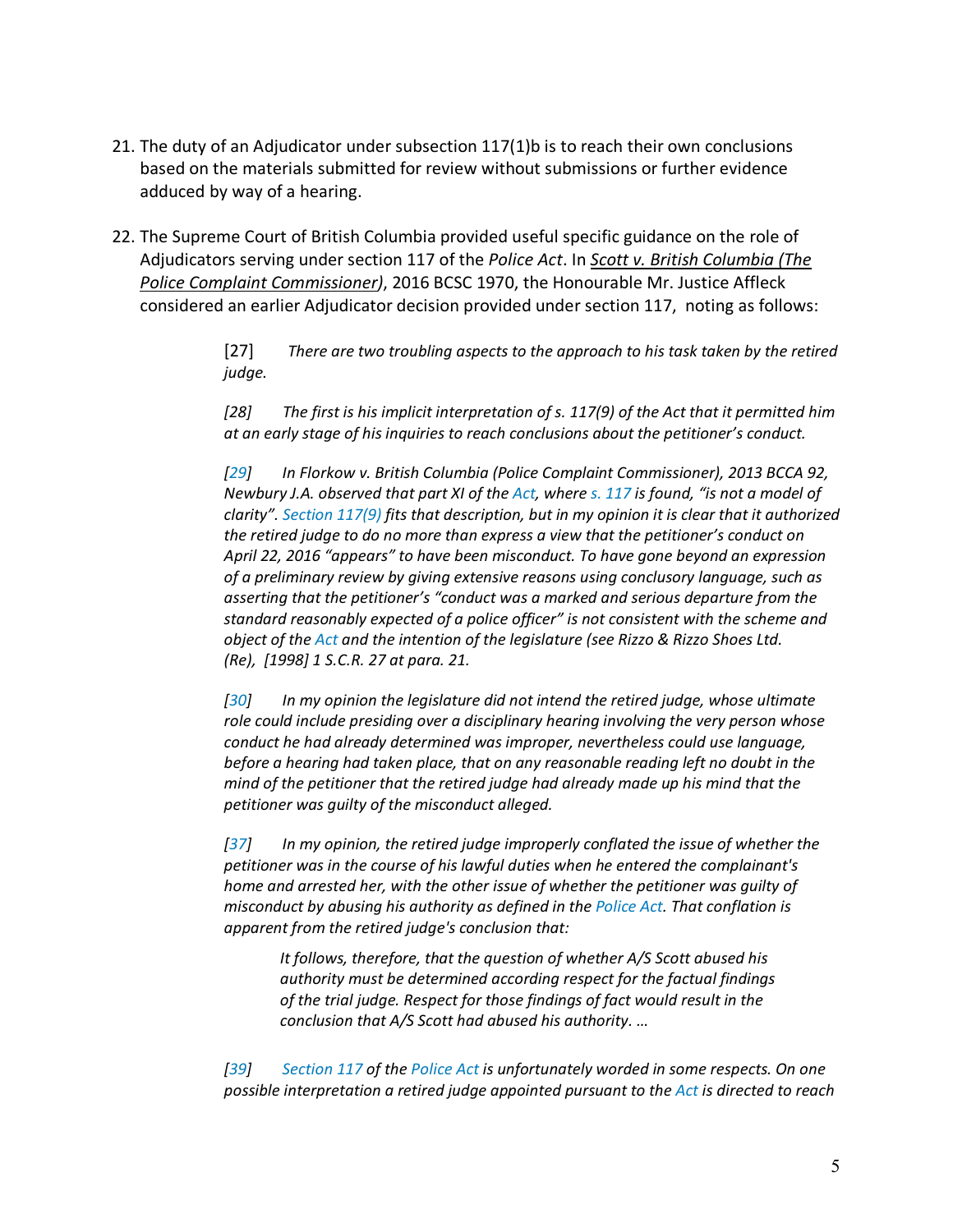*conclusions about the conduct of a member of a police force before a disciplinary hearing has been conducted by the retired judge in respect of that conduct. I do not accept the legislature intended such an approach to be taken. If that was the appropriate interpretation it would inevitably raise a serious issue of an apprehension of bias when the retired judge made preliminary findings adverse to the petitioner and was then required to conduct a disciplinary hearing. I conclude that the retired Judge adopted an interpretation which has now led to that unfortunate outcome.*

23. This review has been undertaken in accordance with the foregoing principles and law.

#### **IV Records submitted for review**

- 24. In accordance with subsection 117(6) of the *Police Act,* the Commissioner has provided the FIR for my review which was prepared by the Investigator. Also included was a flash drive providing electronic copies of the FIR documents and videos detailing much of the encounter with between the members and the Complainant.
- 25. The comprehensive and detailed FIR, dated March 12, 2021, comprises 112 pages of narrative, plus extensive related attachments in two large binders. It details the evidence of all relevant parties concerning the Misconduct Allegations.
- 26. The FIR and related materials were delivered to me May 4, 2021. Section 117(9) of the *Police Act* confirms that my review must be completed within 10 business days with subsequent notice to the relevant parties of my decision and next steps.

# **V Misconduct and the Police Act- Allegations considered – Section 117(8)c and 108** *Police Act*

- 27. The evidence set out in the Final Investigation Report outlines the perspectives of the various members, including Cst.  $\bullet$  the Complainant, civilian witnesses and others concerning the events involving the Complainant.
- 28. The FIR also includes extensive collateral materials on medical records of the Complainant, VPD and Provincial policies, case law and general principles associated with a variety of issues. This includes materials on the investigation of domestic violence allegations and incidents involving violence against women in relationships.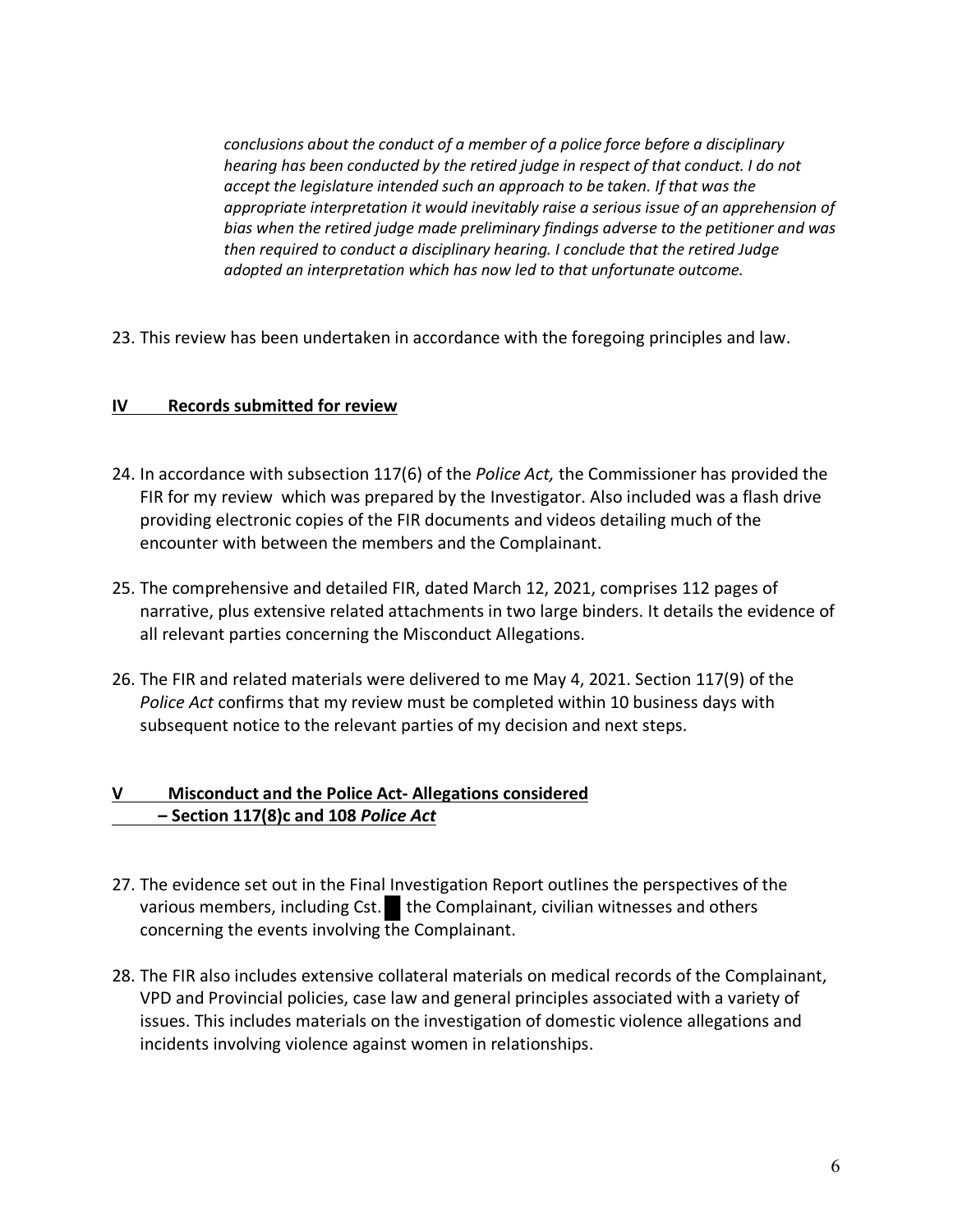- 29. The FIR contains material outlining the details of the Complainant's perspective of events, beyond the initial brief complaint which was subsequently augmented with substantially more details.
- 30. Turning to the specifics of possible misconduct under Misconduct Allegations, section 77 of the *Police Act* provides, in part, as follows:

*77(1) In this Part, "misconduct" means*

- *(a) conduct that constitutes a public trust offence described in subsection (2), or*
- *(b) conduct that constitutes*

*(i) an offence under section 86 [offence to harass, coerce or intimidate anyone questioning or reporting police conduct or making complaint] or 106 [offence to hinder, delay, obstruct or interfere with investigating officer], or*

> *(ii) a disciplinary breach of public trust described in subsection (3) of this section.*

 *(3) Subject to subsection (4), any of the conduct described in the following paragraphs constitutes a disciplinary breach of public trust, when committed by a member:*

*(a)"abuse of authority", which is oppressive conduct towards a* 

*member of the public, including, without limitation,*

*(iii)when on duty, or off duty but in uniform, using profane,* 

*abusive or insulting language to any person including, without* 

*limitation, language that tends to demean or show disrespect to* 

*the person on the basis of that person's race, colour, ancestry,* 

*place of origin, political belief, religion, marital status, family* 

*status, physical or mental disability, sex, sexual orientation, age* 

*or economic and social status;*

*(g)"discourtesy", which is failing to behave with courtesy due in the circumstances towards a member of the public in the performance of duties as a member;*

*(m)"neglect of duty", which is neglecting, without good or sufficient cause, to do any of the following: (ii)promptly and diligently do anything that it is one's duty as a member to do;*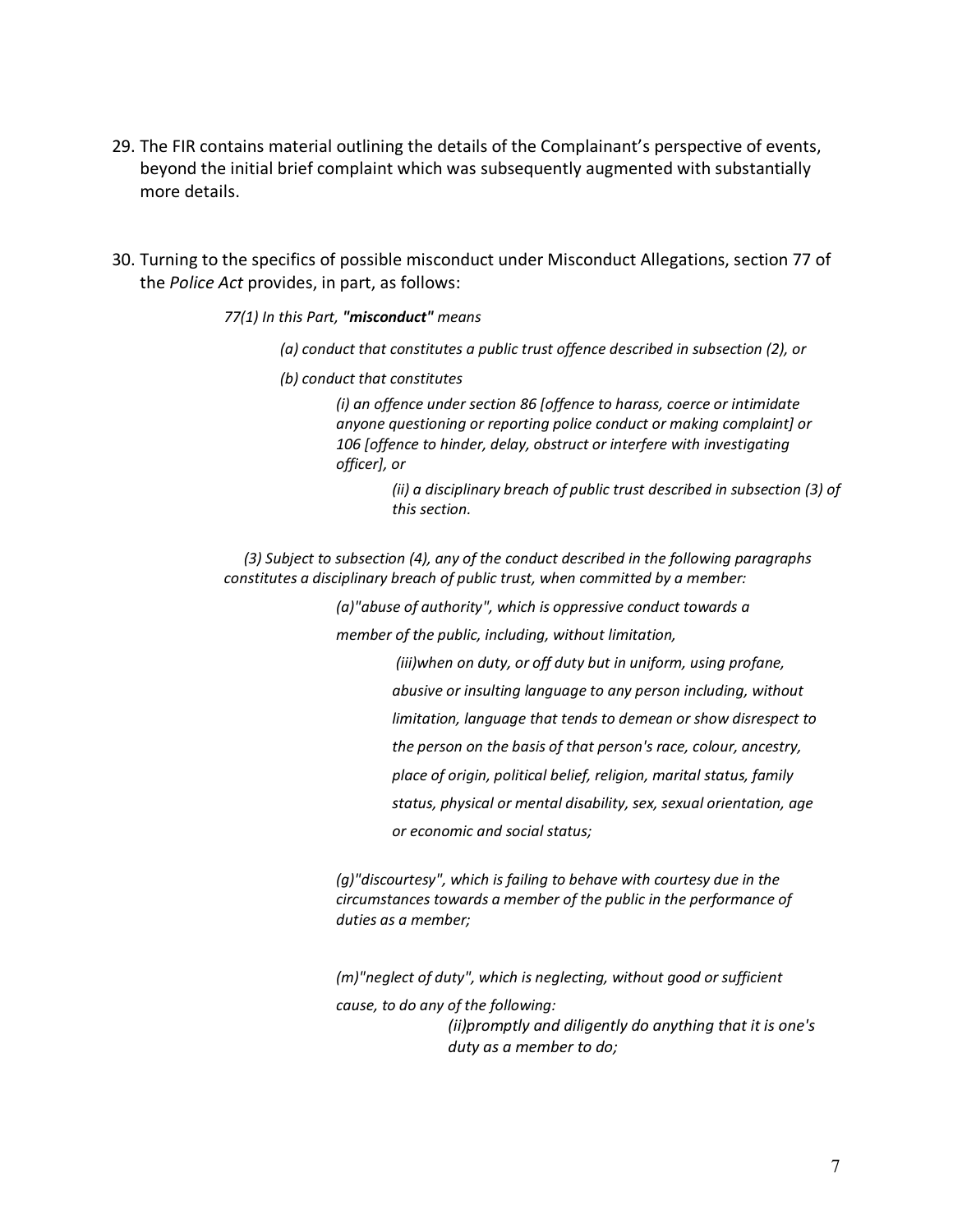- 31. Also, of apparent relevance to Misconduct Allegations are the specific policies of the VPD and the Province of BC concerning the investigation of issues arising from complaints involving violence against women in relationships. As noted above, those policies are detailed in the FIR.
- 32. This review must independently assess the circumstances of the Member's interactions with Complainant, the actions of the various other parties and the totality of the circumstances relating to the same as set out in the FIR. As noted above, the goal at this stage is not to decide any of the issues arising from the FIR, but rather to determine whether or not it appears that there is evidence relating to the Misconduct Allegations sufficient to warrant moving to the next stage or proceeding, a Discipline Hearing.
- 33. An important overall limitation to the definitions of misconduct in section 77 of the *Police Act* is found is subsection 77(4) as follows:

*77(4) It is not a disciplinary breach of public trust for a member to engage in conduct that is necessary in the proper performance of authorized police work.*

## **VI The Evidence arising from the Final Investigation Report**

- 34. My review of the FIR and the evidence and records referenced in it discloses the following evidence, which if proven, may have relevance to the questions of misconduct raised in this review. I note, of course, that identifying the facts that appear to form the basis of evidence relevant to the allegations does not result in the conclusion that such facts will ultimately be proven.
- 35. The apparent substance of the Misconduct Allegations involving Cst. relates to the manner in which he responded to a dispatch involving a complaint of possible domestic violence.
- 36. It appears that the subject of that concern was the Complainant, although that appears to have been unknown to Cst. when initially dispatched. A number of unusual moves and actions appear to have taken place between the initial calls to 911 and the eventual involvement of Cst. with the Complainant.
- 37. Subsequent to her dealings with Cst. and other members, it appears that the Complainant was ultimately hospitalized at Victoria General Hospital Emergency ward. While in hospital, the Complainant appears to have reported extensive sexual assaults, scratches, bruises and contusions all arising from her involvement with her former boyfriend, Mr. The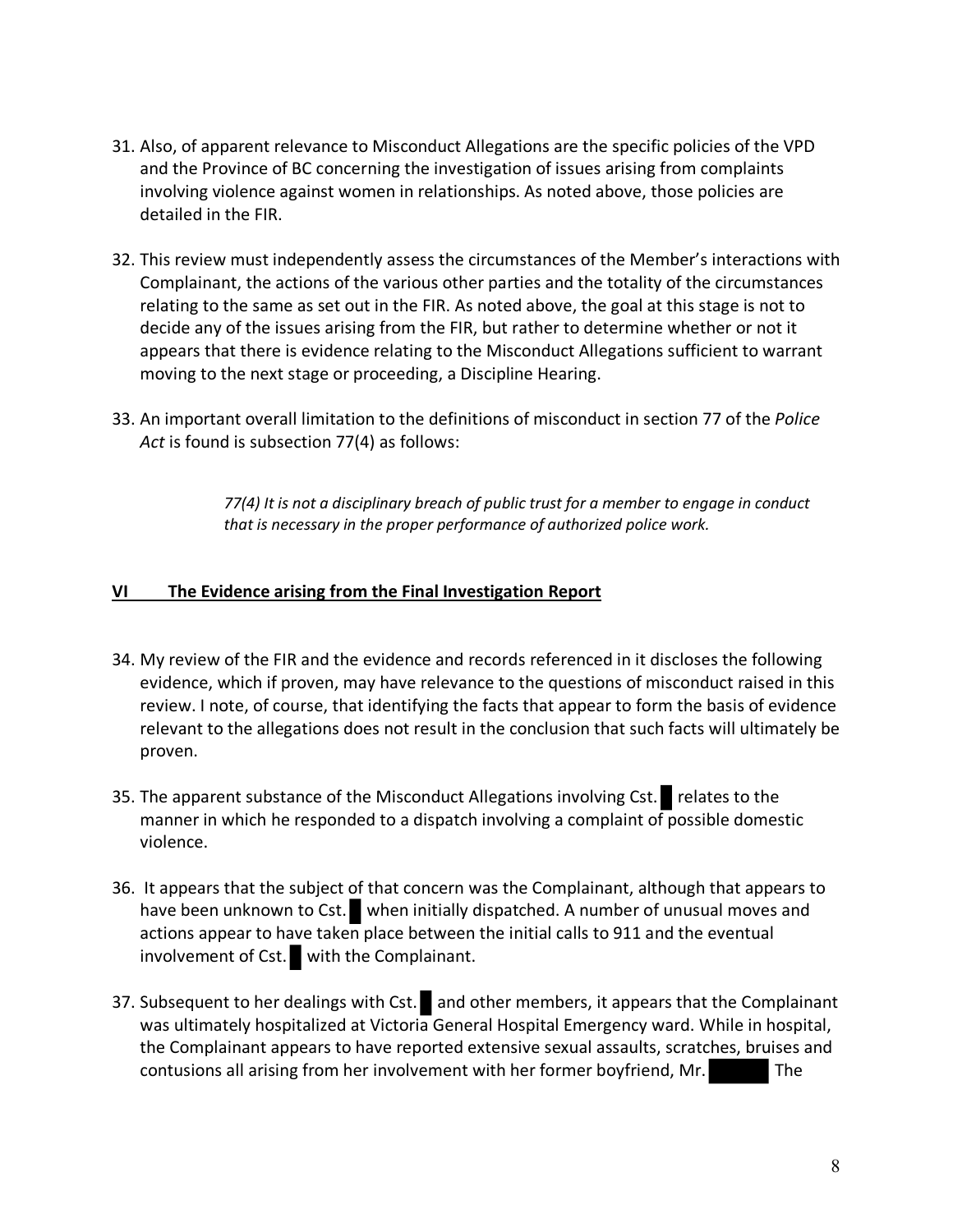assaults were reported to have taken place in the Complainant's mother's home and apartment at at Victoria, all without her consent.

- 38. The specific evidence in the FIR that I have considered relevant to the matters in issue appears to confirm the following general evolution of events:
	- (a) In the earlier morning hours of August 24, 2019, the Complainant was asleep in her mother's home on Victoria. She awoke to find that her boyfriend was standing in her bedroom. It was unclear how Mr. entered the home;
	- (b) As a result of a pre-existing court order, Mr. was prohibited from having contact with the Complainant, or attending any residence she occupied, without her express consent;
	- (c) Mr. physically and sexually assaulted the Complainant in her mother's home. In an attempt to end the assault, the Complainant agreed to drive Mr. to his apartment at  $\qquad \qquad$ , Victoria. However, on arrival Mr. refused to leave the vehicle until the Complainant agreed to go up to his apartment;
	- (d) Mr. continued physically and sexually assaulting the Complainant in his apartment resulting in screams and banging that were clearly audible to another resident of the building, (the "Resident"). The Resident reported that she could hear a woman from apartment  $\sharp$  crying and telling a male person to "stop". The Resident reported the altercation to police in a 911 call at 2:36 am;
	- (e) At 2:37:51 am, Cst. was dispatched to attend to investigate the Resident's report arriving on scene at  $2:42$ . Csts. and also on duty dealing with another matter, volunteered to assist in the follow up. A reserve constable was shadowing Csts. and and also joined in support;
	- (f) Prior to arriving on scene, a further report was received that a male and female had left the apartment building, the female leaving first later followed by the male. The male was reported to have entered and started a white SUV driving after the female, ultimately picking her up and leaving at a high rate of speed;
	- (g) Cst. continued to the address to ensure that the possible victim was not still in apartment
	- (h) Cst. arrived on site and contacted the Resident to go over her information on the apparent altercation. Csts. and were directed by Cst. to attend at apartment There was no response at the door, although apparently unlocked;
	- (i) Cst. was advised by the Resident that the male leaving apartment was wearing a white t shirt. She further reported that the argument in the apartment had been escalating for over 20 minutes before her call to police;
	- (j) The members converged in the parking lot and while comparing the information that they had gleaned, heard a report of a white SUV losing control and driving down steps into a lower courtyard at a location close to the members;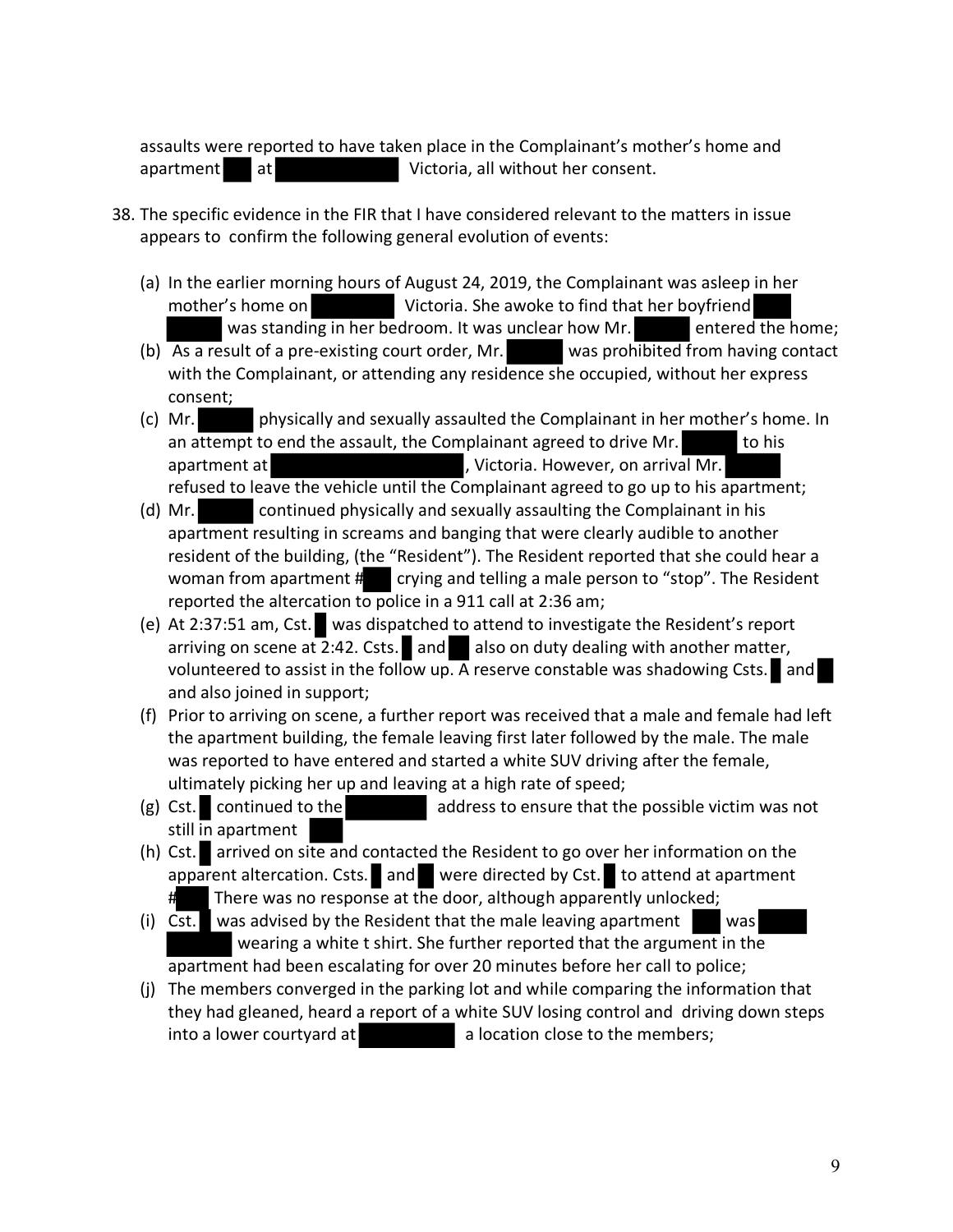- (k) The members attended at joining two other officers investigating the crash. The members learned that dispatch was dealing with a call from a person claiming to be the registered owner of the SUV in question wishing to report a theft of the same;
- (l) At the same time, reports were received from persons on scene that a female and a male in a white t-shirt had left the vehicle and was headed back towards . Neither party had apparently called out for assistance after the crash;
- (m) The members decided to return to anticipating that the persons involved in that crash were the same who had left apartment #
- (n) As Cst. approached the apartment building entrance, a yellow cab arrived. A man in a white t shirt an exited the apartment lobby area along with a woman.  $\overline{\text{Both} }$  appeared to be moving to enter the taxi. Cst. then intervened. He assumed conduct of dealings with the male, while Cst. moved to take control of and interview the female;
- (o) After an initial interaction, the male, Mr. self-identified himself to Cst. volunteering that he had just been released from jail. Mr. was advised that he was under investigation for impaired driving and a possible domestic assault;
- (p) Mr. responded angrily to Cst. comments. As a conflict appeared imminent, Cst. ordered Mr. to turn around to be placed in restraints. Mr. complied with that direction;
- (q) At some point, Cst. became aware of court ordered no contact conditions relating to Mr. **and the Complainant. Cst.** was apparently aware that contact was prohibited without the Complainant's express consent. It is unclear when Cst. learned of the no contact order and, as well, whether or not Cst. had reviewed Mr. criminal record and outstanding charges;
- (r) Cst. made inquiries of Mr. about the vehicle that had crashed down the stairs at
- (s) Cst. moved the Complainant to another location to question her. There appear to be material factual differences as to precisely how far the Complainant was moved from Mr. **and where the questioning took place;**
- (t) The Complainant does not appear to have reported that she was injured, had been assaulted or that a no contact order existed for her protection. Specifically, she did not answer questions posed to her about what had happened with Mr. if anything. Rather the Complainant appears to have emphasized that she was fine, expressed her desire to leave the premises and did not seek police assistance other than to report her SUV as having been stolen. The discussion with the Complainant was brief and largely unproductive;
- (u) Cst. and Cst. conferred while Cst. monitored the two parties. Cst. decided that he would have a further discussion with the Complainant while Cst.  $\Box$  moved to deal with Mr.
- (v) Again, there appears to be a conflict in the evidence as to where this conversation took place, the distance between the Complainant and Mr. Specifically what was said and Cst. demeanor in making those inquiries;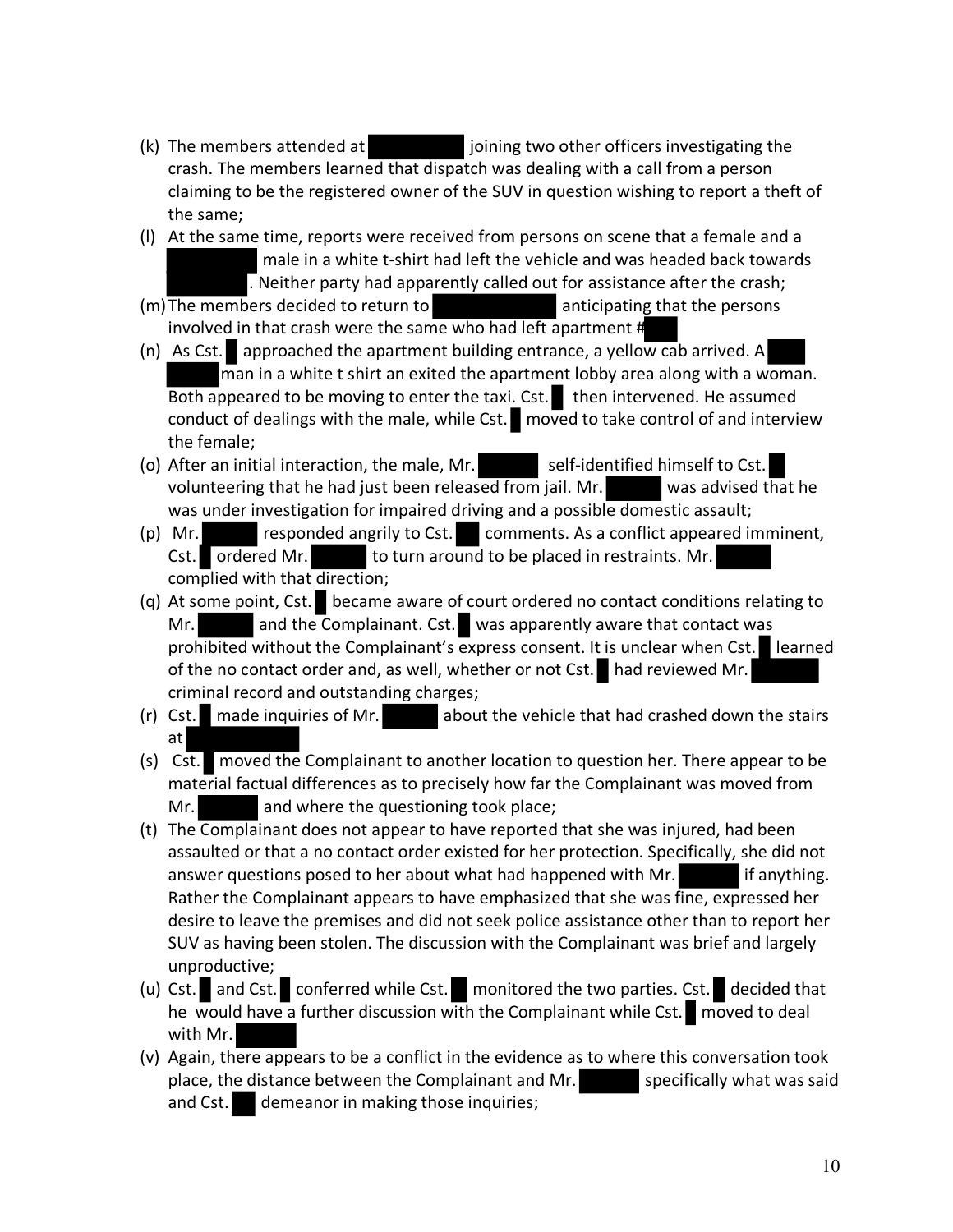- (w) It does not appear to be in dispute that the Complainant voiced no report of a domestic assault by Mr.
- $(x)$  Cst. however, appears to have challenged the Complainant on her continued reports of a stolen vehicle. Again, the tone, content and nature of the discussion between Cst. and the Complainant is very much in issue;
- (y) Cst. appears to have raised the issue of the no contact order and asked if the Complainant consented to Mr.  $\qquad \qquad$  being on the premises and in contact with her;
- (z) The Complainant's specific response is in dispute, however, it appears that the Complainant did not express a concern with Mr. presence;
- (aa) Cst. and the other members present did not report observing any injuries on the Complainant, nor evidence of an assault. Cst. also appears to have concluded that the Complainant was in control of circumstances and not fearful of Mr.
- (bb) Cst. decided to release Mr. from restraints after reconfirming with dispatch that  $\overline{Mr}$ . could be in the presence of the Complainant with her consent;
- (cc)What took place next was again in issue. It appears that Mr. and the Complainant came together again in the parking lot while the members conferred. A taxi was called by someone, potentially Mr. In some manner, the Complainant made her way into the taxi and left directing the cab driver to her mother's home. Mr. appears to have returned to the apartment building;
- (dd) The FIR appears to confirm that the cab driver immediately noted that the Complainant was upset and repeatedly asked if she needed help or to go to the hospital. Those enquiries were apparently acknowledged, but rebuffed by the Complainant who appeared to be crying;
- (ee) Although the FIR appears to indicate that no injuries were observed on the Complainant, the photos taken from inside the cab appear to show evidence of scratches and contusions on the Complainant's left face and neck. As well, the cab driver appears to have confirmed such observations as the Complainant left the vehicle;
- (ff) On arrival at her destination, the Complainant's mother appears to have easily observed the injuries to her neck and face. Again, it appears that strong suggestions were made to call an ambulance, which were again rebuffed by the Complainant. However, it appears that the Complainant's mother called for an ambulance herself at approximately 4:21 am. As a result, an ambulance attended. The Complainant was assessed and subsequently transported to the Emergency Department at Victoria General Hospital where she was admitted for treatment of her injuries;
- (gg) The medical records in the FIR starting at page 64, and in Tab 4 of Binder 2 appear to set out evaluations of the Complainant that conclude as follows:
	- (i) Obvious injuries to neck-face
	- (ii) Physical injury descriptions to several parts of the body
- (iii) Multiple abrasions on her face-signs of strangulation injury to her neck (hh) Saanich Police appear to have been called to follow up on the injuries to the Complainant and met her at the hospital. Interviews with the Complainant were undertaken and an investigation followed; and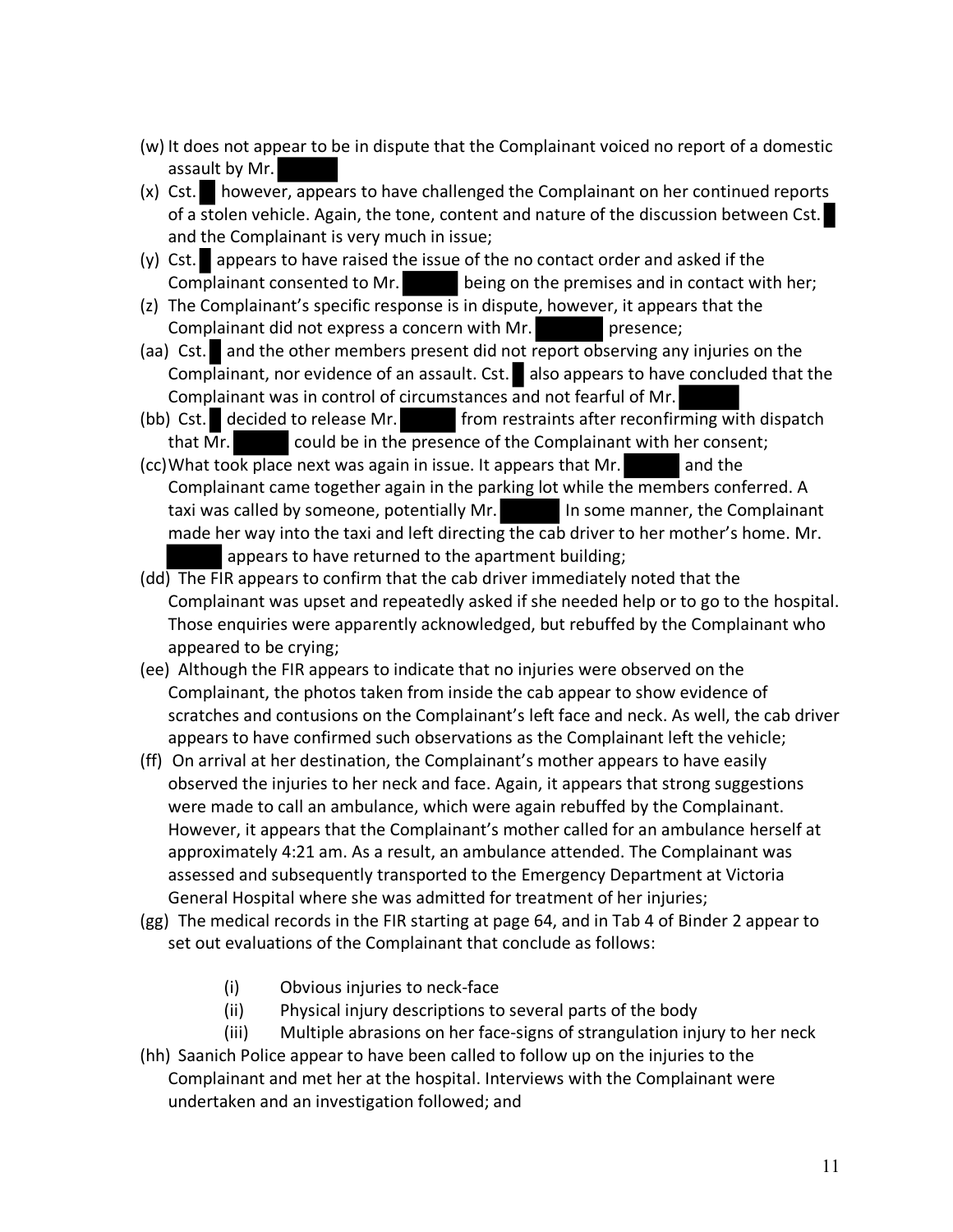(ii) Ultimately Mr. was charged with uttering threats, assault, sexual assault, forcible confinement, overcome resistance by choking, driving while prohibited, mischief and break and enter, all in relation to the Complainant on August 23/24 2019. Mr. Was convicted on a number of those charges Globally it appears that Mr. was sentenced to a total of 294 days in jail on multiple matters, including several relating to the Complainant.

## **VII The Complaint**

39. As noted above, the Complaint arising from the foregoing is comprised of two documents:

- (i) An initial online complaint filed by the Complainant in late August but received by the OPCC September 26, 2019; and
- (ii) A supplemental submission detailing specific concerns giving rise to the Misconduct Allegations dated August 21, 2020.
- 40. The Complaint appears to provide a detailed outline of the Complainant's perspective on her dealings with Mr. and the members, including Cst. The specific issues relating to Cst. are alleged to be as follows:
	- (i) The Complainant reports that she had been the victim of a serious assault, including a sexual assault, committed by Mr. She also reports that Mr. had taken and crashed her SUV without her consent and, as well, threatened her life as the members, including Cst. were nearby;
	- (ii) In the Complainant's view, the members, including  $Cst.$  failed to take appropriate measures to investigate the circumstances surrounding Mr. As well, the members, including Cst.  $\blacksquare$  failed to press criminal charges against Mr. when the circumstances of his background, the no contact order and his dealings with the Complainant should reasonably have required such action;
	- (iii) Throughout her dealings with the members, the Complainant is alleged to have been treated in a degrading, demeaning and discourteous manner by the members and in particular, Cst.
	- (iv) Cst. is alleged to have used profanity in talking to the Complainant, mistakenly attributed hysteria to the Complainant and minimized her concerns for the security of her vehicle;
	- (v) Cst. is alleged to have made light of the Complainant's statements in a sexist manner;
	- (vi) Cst. is alleged to have failed to protect the Complainant from contact with Mr. resulting him making verbal threats to kill her as the two waited near the members;
	- (vii) Cst. aware of the no contact order binding Mr. failed to confirm Mr. criminal history and identify the high risk he posed to the Complainant;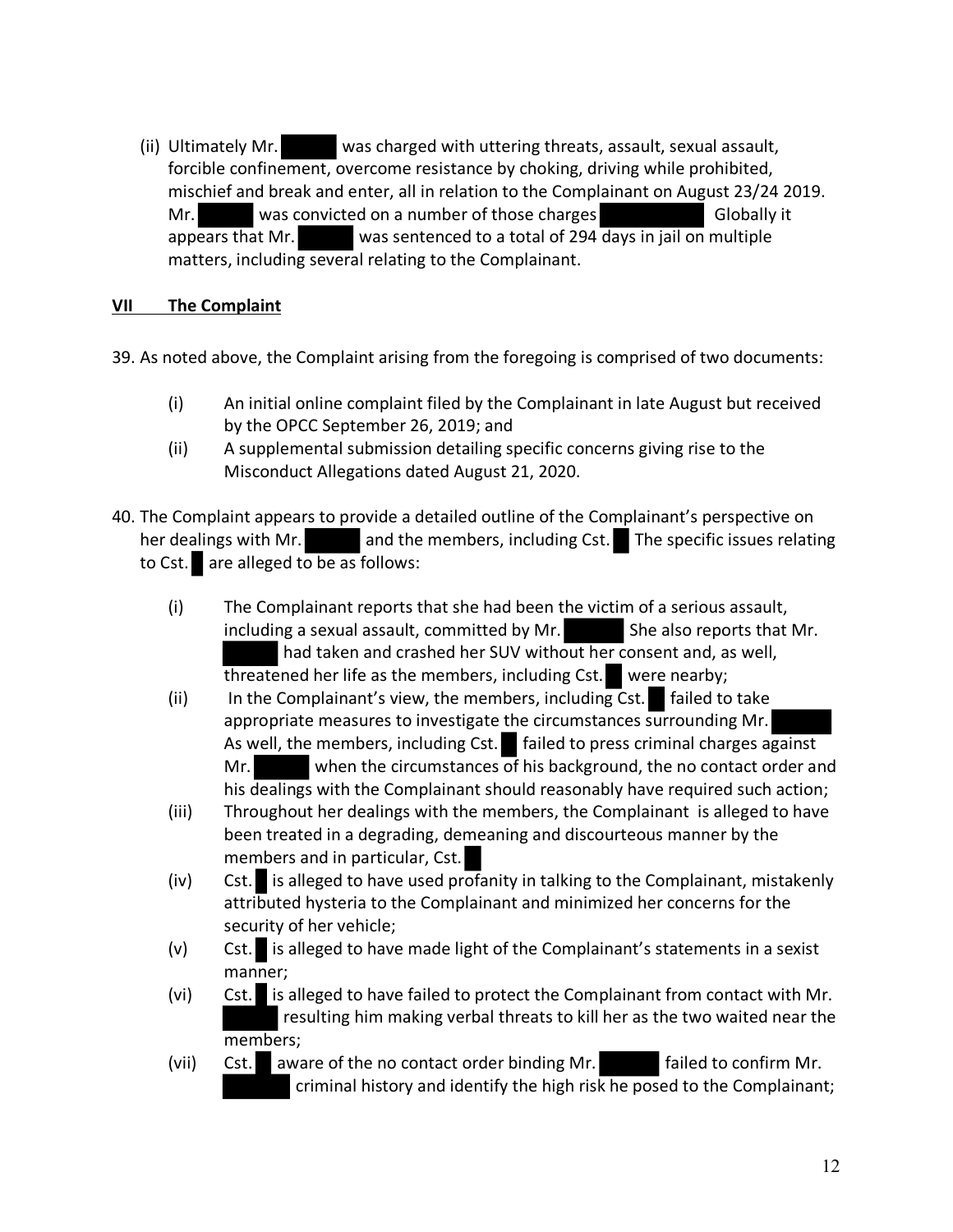- (viii)  $Cst.$  failed to accurately assess the injuries sustained by the Complainant at the hands of Mr.
- $(ix)$  Cst. is alleged to have inappropriately threatened the Complainant with a mischief charge unless she withdrew her complaint that her SUV had been stolen; and
- (x) Cst. is alleged to have failed to properly assess the Complainant's needs and failed to ensure that she was safe as police ended their involvement
- 41. Most of the issues raised by the Complaint appear to have been addressed in the Final Investigation Report. However, it is clear that there are significantly different perspectives on what took place when the members dealt with the Complainant and Mr.

# **VIII Analysis of the Misconduct Allegations- Sections 117(8)(d) & (i) of the Police Act Does the evidence appear sufficient to substantiate the Misconduct Allegations?**

- 42. I now turn to an analysis of the evidence considering each of the Misconduct Allegations in turn.
- 43. At this stage I must consider whether or not the evidence adduced in the Final Investigation Report that is summarized above appears sufficient to substantiate some, or all, of the Misconduct Allegations.
- 44. This stage of analysis under section 117 of the *Police Act* does not result in findings of fact on any alleged misconduct beyond analysis of whether or not the misconduct allegations appear substantiated against any of the Members based on analysis of the facts set out in the FIR.
- 45. In performing this analysis, I have, of course, noted that the author of the FIR concluded, after a comprehensive analysis, that the evidence did not appear sufficient to support allegations of Neglect of Duty, Discourtesy or Abuse of Authority involving Cst. That same conclusion was reached by the Discipline Authority. I am also aware that these conclusions are not supported by the Commissioner in relation to the actions of Cst.
- 46. I now turn to consider the specific misconduct allegations relevant to Cst.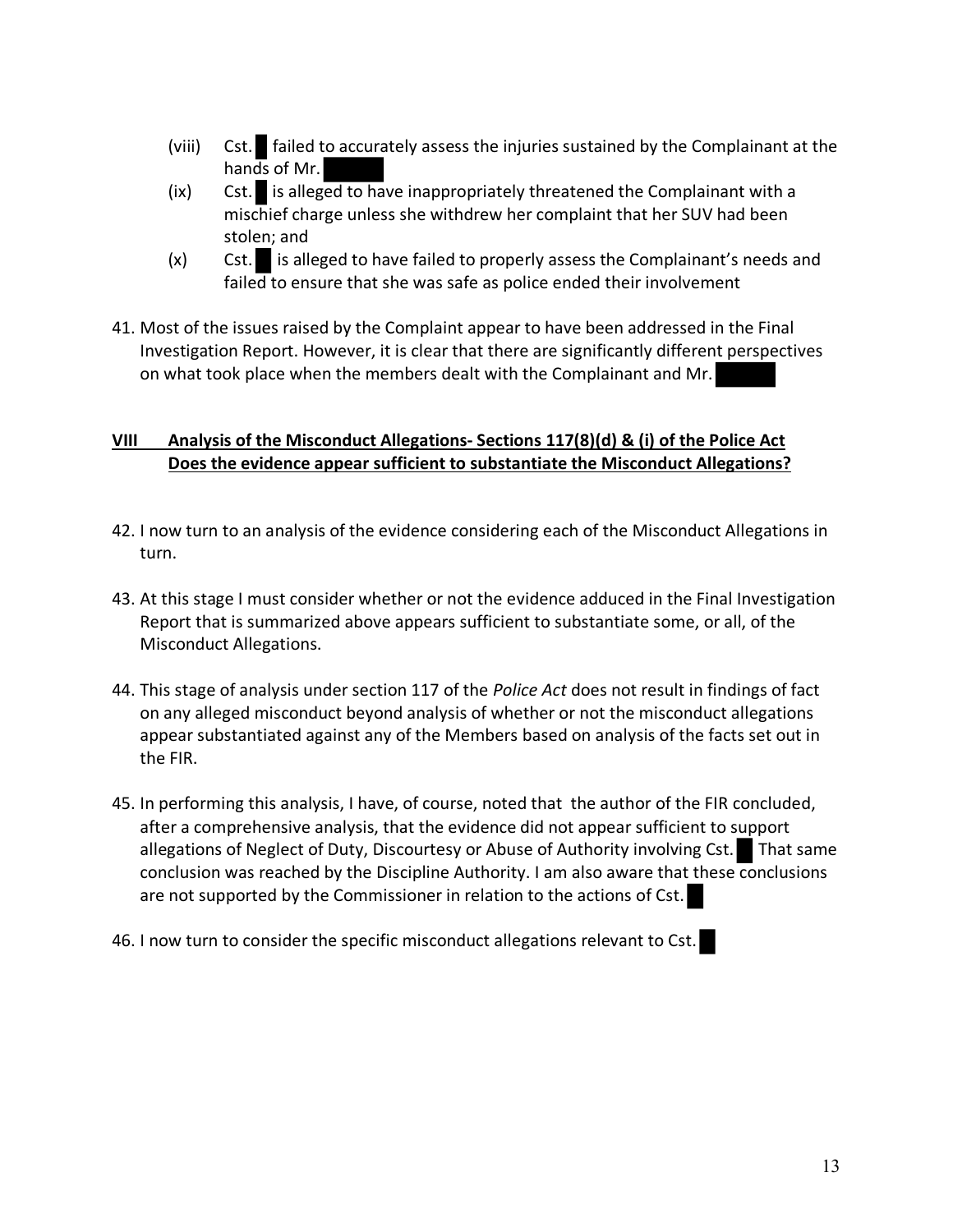#### **IX Misconduct Allegation (1)**

#### Initial 911 Call and Dispatch

47. The first misconduct allegation relates to the conduct of Cst. as an investigating officer. Specifically, the allegation to be reviewed is as follows:

> *(i)That on or about August 24, 2019, the Member committed neglect of duty pursuant to section 77(3)(m) (ii) of the Police Act by intentionally, or recklessly, neglecting to properly investigate issues relating to the Complainant, including issues of domestic violence;* ("Misconduct Allegation # 1")

- 48. As noted above, the evidence in the FIR appears to describe a variety of steps taken by Cst. following his dispatch in relation to a possible domestic violence allegation. The 911 caller, the Resident could apparently hear male and female voices yelling at each other in apartment .
- 49. Shortly after making that call, the Resident appears to have reported that the presumed occupants of unit had left the building. The report suggested that a female had left walking away soon followed by the male, initially on foot, and then in a white SUV. The female was then apparently observed getting into the SUV which left at a high rate of speed.
- 50. Given the nature of the dispatch, it appears that  $Cst.$  and the other attending members, were aware of the location of the apartment of concern, but had no initial information on the parties involved.
- 51. It appears, however, that all attending officers, including the dispatched Cst. were aware that they were to comply with the terms of the Provincial "Violence against Women in relationships policy" issued December 10, 2010 and, as well, the VPD policy on "Intimate Partner Violence" as part of their core duties. Dispatch as well appears to have recognized the importance of such a report by designating the call "Priority 1" for attending officers, including Cst.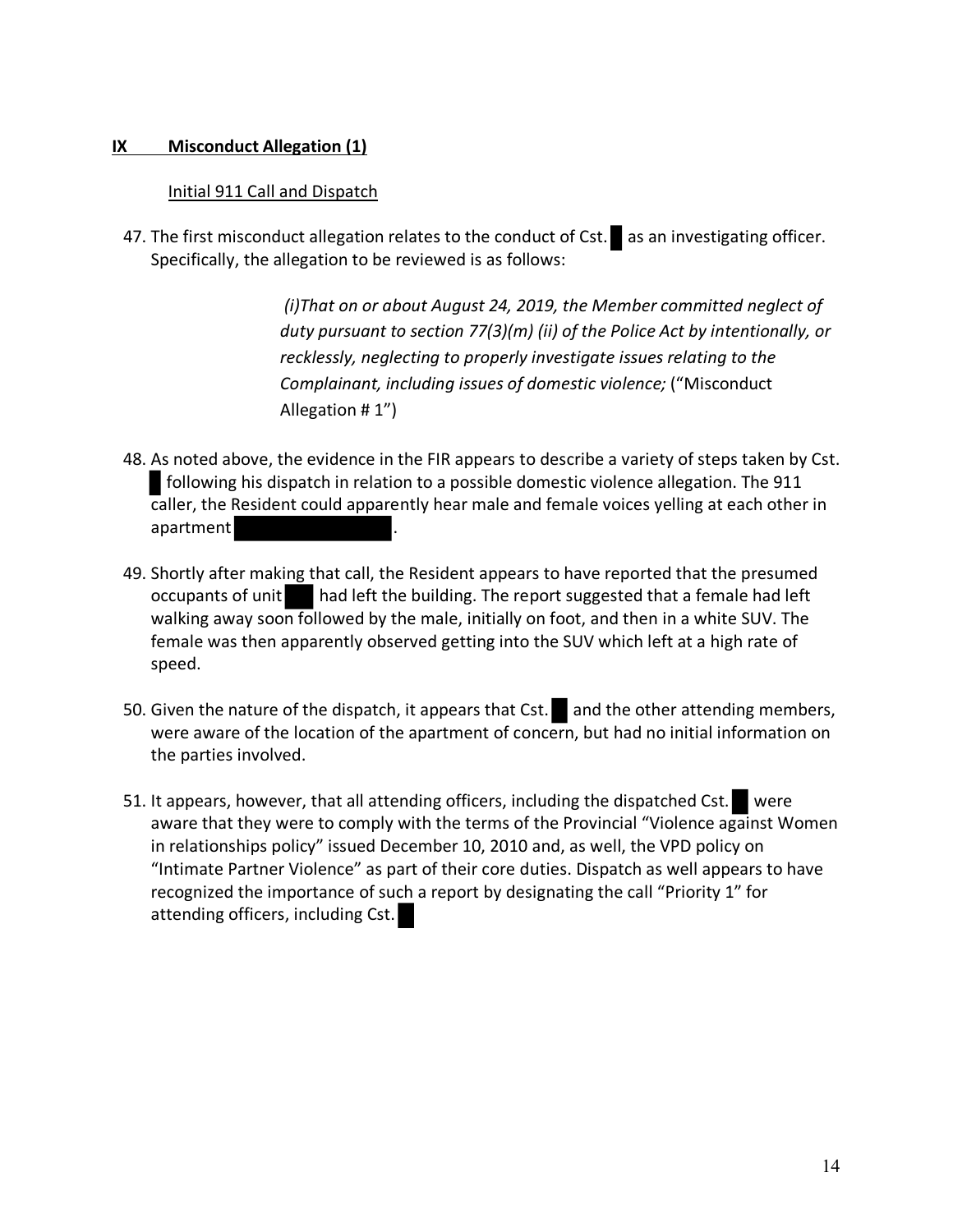- 52. Also relevant are the provisions of sections 26(2), 34(2) and 38 of the Police Act which generally define the duties of police officers. These provisions augment the long standing common law duty of police recognized as duties to:
	- (a) Preserve the peace
	- (b) Protect life and property
	- (c) Prevent crime
	- (d) Enforce the law
	- (e) Apprehend offenders
- 53. As noted above, the initial step appears to have been to attend on scene and speak to The Resident. Cst. appears to have taken on that duty. Csts. and attended at apartment but received no response to their door knocks. No entry was forced as the officers appeared to have concluded that there was imminent issue of distress or potential harm to occupants of the unit.
- 54. Cst. inquiries did not assist in determining the name of the parties apparently in unit nor further material details concerning the apparent dispute between the individuals involved.
- 55. Cst. remained on scene, apparently anticipating that the two parties might return to the unit. While waiting a further dispatch call was received.

#### SUV crash

- 56. Dispatch appears to have advised Cst. that a white SUV had crashed close to his location. He also appears to have learned that  $a$  male and female had been associated with the incident and appear to have left on foot, heading back downtown. Cst. attended the scene and found other officers investigating the crash.
- 57. While on scene, Cst. appears to have heard dispatch advise of a stolen vehicle report for the white SUV from a female registered owner who claimed the unit had been stolen from Street.
- 58. Cst. appears to have concluded that the original 911 call, the SUV crash and the male and female involved were likely related. He also appears to have concluded that a return to was appropriate to potentially intercept the parties heading back to unit As such, Cst return to expecting that he might be investigating an impaired driving incident.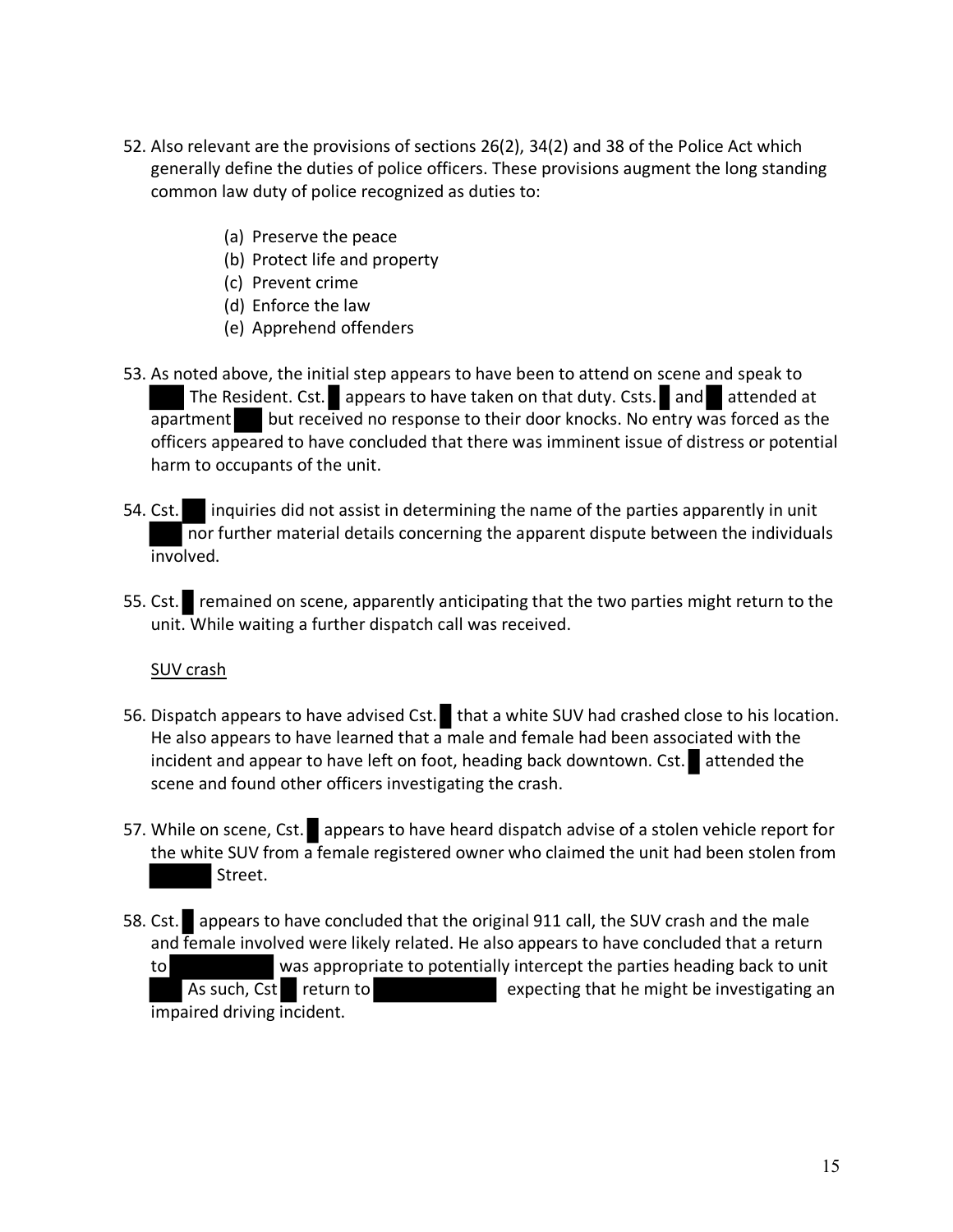# Outside treet

- 59. Cst. was the first to arrive back at  $\overline{a}$ , soon followed by Csts. appears to have observed a yellow taxi in front of the building and noted a male and female exiting the building lobby area. Cst. appears to have believed that the description of the male matched the general description of the person associated with the initial domestic disturbance call and that of the person seen leaving the crashed SUV.
- 60. Cst. appears to have quickly moved to intercede between the taxi and the two individuals. He also appears to have advised the male that "he was detained or arrested" and that he would need to be handcuffed. It appears that Cst. was unclear as to what might have happened with these parties that early morning. He also appears to have been concerned as to the imminent risk posed by Mr. given his apparent anger.
- 61. Cst. appears to have taken the female, later identified as the Complainant, away from Mr. to ask her questions. How far she was taken, and where, appears to be in dispute.
- 62. Cst. succeeded in calming the male down and learned his name and the fact that he had just been released from jail. Mr. also advised that he had just moved into the apartment, unit  $\blacksquare$  Mr. also reported that he had been released from jail on conditions.
- 63. Cst. appears to have followed up on this information by seeking clarification of the release conditions relevant to Mr.  $\|\cdot\|$  In doing so he appears to have learned that Mr. was prohibited from having contact with the Complainant without her express consent and, as well, prohibited from attending her residence on the same basis.
- 64. It is not evident whether or not Cst. or any of the other officers sought and received details of Mr. criminal history. It is also not clear whether or not Cst. investigated the risk that Mr. posed to the Complainant based on his history of dealings with her.
- 65. It does appear that much of Cst. engagement with Mr. **Focused on the impaired** driving issue, and much less so on any domestic violence concerns.
- 66. As noted above, it appears that Cst. had been interviewing the Complainant with little success or than confirming her identification. There does not appear to have been any complaint of assault or other criminal allegations relating to Mr. despite questions posed by Cst. as to her welfare and requests for details as to what had taken place that morning. Rather it appears that the Complainant was focused on her vehicle and the crash, continuing to insist it had been stolen.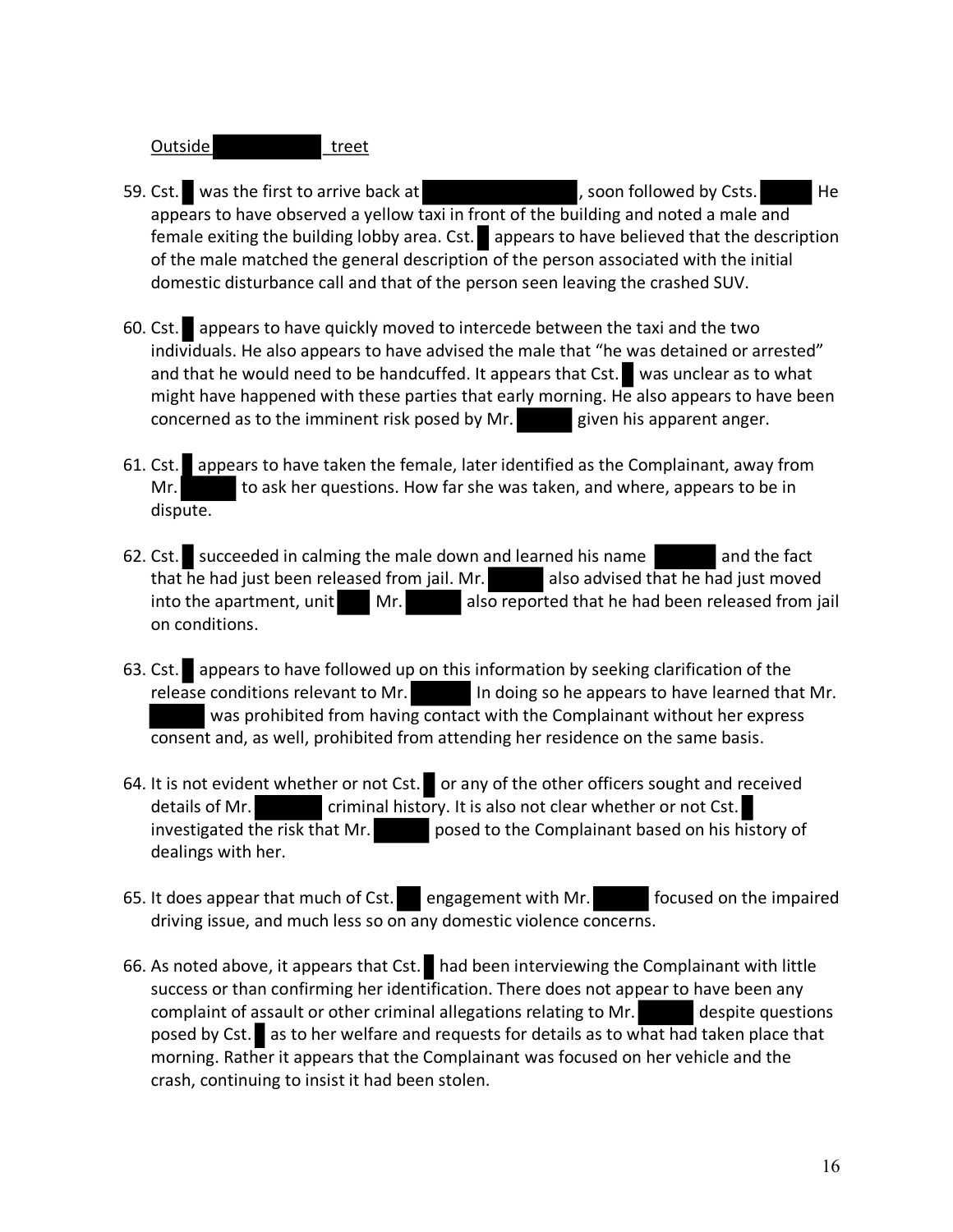- 67. Cst. does not appear to have observed any injuries to the Complainant. He did not appear to believe that grounds existed for the arrest of Mr.
- 68. After approximately five minutes, it appears that Cst. turned from dealing with Mr. to discuss the circumstances with Cst.  $\Gamma$  Cst.  $\Gamma$  reported that the Complainant was saying little about either the possible domestic abuse or SUV crash. Notwithstanding that fact, however, Cst. appears to have concluded that Cst. had conducted an appropriate domestic violence interview with the Complainant.
- 69. Cst. then moved to the Complainant while Cst. covered Mr. assisted by Cst. The Complainant appears to have continued to be non-responsive to questions posed by Cst. Cst. does not appear to have observed any obvious injuries to the Complainant.
- 70. It appears, however, that most of Cst. questions to the Complainant were focused on the SUV crash, her allegations that the SUV had been stolen and a suggestion that falsely reporting a stolen vehicle could result in mischief charges.
- 71. It does not appear, however, that Cst. investigation with the Complainant focused on the Complainant's history with Mr. the circumstances giving rise to the no contact order and issues that might have been relevant to her safety.
- 72. Cst. was aware that Mr. was an imposing figure, clearly angry in the presence of police. He does not appear to have devoted more than a few minutes of time to thoroughly evaluating the risks associated with Mr. in relation to the Complainant.
- 73. Of interest, in his January 29, 2021 interview, Cst. appears to have reported that while "*he was not satisfied that the domestic (is) over, he also had an obligation on the criminal side of the public mischief, about the car being stolen*".
- 74. Being aware of the no contact terms, Cst. did ask the Complainant about Mr. presence. It appears, however, that Cst.  $\blacksquare$  had differing responses on what he specifically asked the Complainant. In his January 29<sup>th</sup> statement, he reports having asked "*flat out, do you want to want him here*? In his September 13, 2019 follow up report on PRIME, Cst. reported that the Complainant was asked "*do you want to be here*?". The general tone of the response appears to have been "Yes" from which Cst. inferred that the Complainant consented to be in the presence of Mr. The Complainant, of course, maintains that no one, including Cst. asked her if Mr. was in her presence with her express consent.
- 75. As a result of this response, Cst. appears to have concluded that he no longer had grounds to detain Mr. on the possible breach of "no contact" terms. Cst. also appears to have concluded that he had insufficient evidence to detain Mr.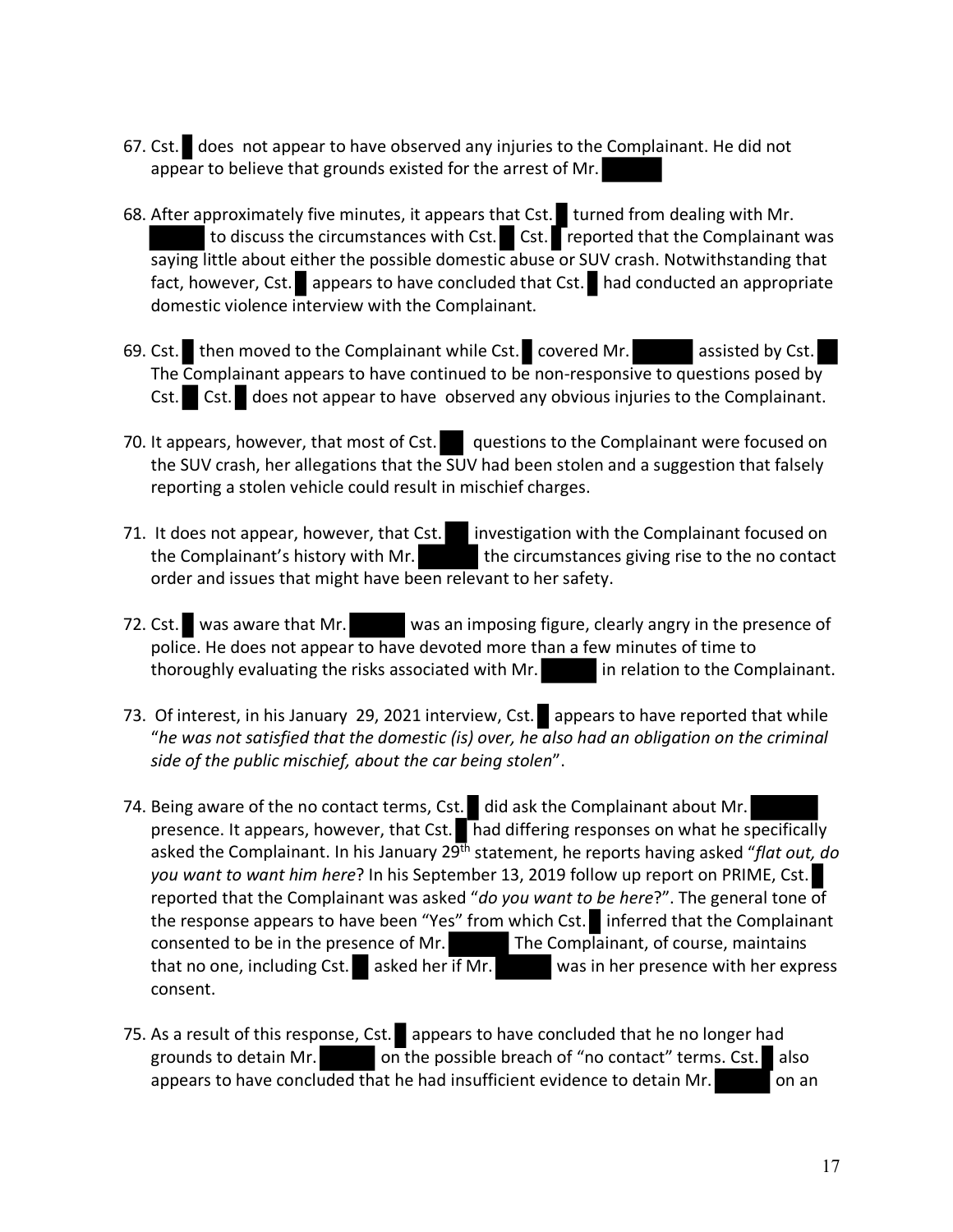impaired driving investigation. As a result, Mr. was released him from handcuffs and immediately walked over to the Complainant.

- 76. As noted above, the Complainant subsequently left the premises in a taxi returning to her mother's home. She was later admitted to hospital and followed up with Saanich Police on a variety of matters involving Mr. As noted, Mr. Mr. was subsequently convicted of several serious offences involving the Complainant.
- 77. Taking into consideration the law and policy noted above, it appears that Cst. did not undertake a thorough and complete evidence based investigation into the risks posed by Mr. to the Complainant.
- 78. It appears that Cst.  $\Box$  had met an uncooperative party in his dealing with the Complainant both in terms of explaining her own issues and those relating to possible domestic violence that she may have suffered. However, VPD and Provincial policies provide detailed guidance to officers dealing with such situations in the context of domestic abuse allegations. Officers are trained to consider that such apparent obstruction or lack of cooperation may well reflect genuine fear and concern on the part of victims of abuse. Provincial and VPD policies provide specific protocols to deal with such matters. These policies impose a high duty on attending officers to investigate domestic abuse allegations fully and sensitively, even in the absence of immediate complainant cooperation.
- 79. It appears that the criminal history of Mr. **particularly in relation to the** Complainant, should have raised serious issues with Cst. in assessing what had taken place with the Complainant. Two issues appear to have been relevant in this regard:
	- (a) If no effort was made to ascertain Mr. criminal record once it became known that he had just been released from jail on conditions, a legitimate question appears to arise as to why; and
	- (b) If in fact Cst. was aware of Mr. criminal history, a legitimate question appears to a arise as to why a more fulsome investigation of possible risks to the Complainant did not take place.
- 80. The very rapid shift in investigation by Cst. to possible impaired or mischief matters appears to have left the real risk to the Complainant incompletely examined, along with the relevant relationship history with Mr.
- 81. In addition, it is unclear why none of the attending members, including Cst. noted injuries on the Complainant that appear to have been immediately apparent as she entered the taxi to leave the area. The medical records appear to clearly confirm significant recent trauma to the Complainant which, as the Court Records note, took place at the hands of Mr.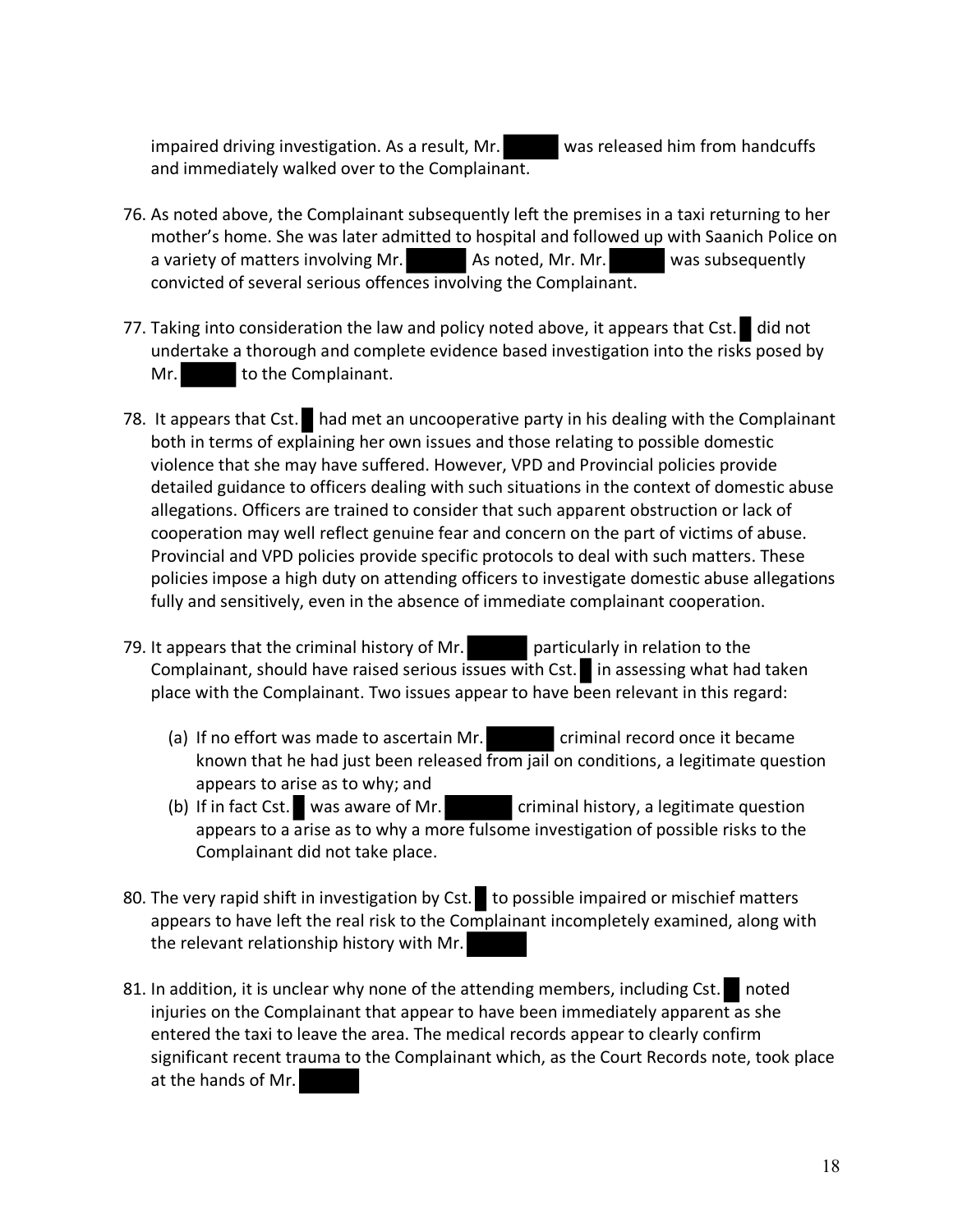- 82. It appears that the dealings with the Complainant may only have taken place in areas of limited light. However, to complete a thorough investigation, it appears evident that Cst. should have removed the Complainant to an area with much better light to complete a thorough investigation of any possible injuries. Such a move appears to have been warranted as well to ensure that the Complainant was completely removed from sight and hearing of Mr. to give her more confidence to speak to police.
- 83. Again, absent such safeguards, it appears that the investigation of the domestic violence report that took place was recklessly undertaken, brief and incomplete. As circumstances  $\lvert$  later evolved, Cst.  $\lvert$  and the other members present were inaccurate in their assessment of Mr.  $\overline{\phantom{a}}$  role in assaulting the Complainant and the risk he posed to the Complainant.
- 84. It appears that by failing complete a thorough evidence based, risk focused investigation, Cst. may have failed in his duty to preserve the peace and to ensure that Mr. was apprehended.
- 85. As well, it appears that Cst. failed in his duty to investigate the domestic abuse matters. This is particularly of concern as the identification of injuries to the Complainant appears to have been missed by Cst. and other members.
- 86. Finally, it appears that Cst. failed in his duty to ensure the safety of the Complainant. This apparent issue related to both Cst.  $\blacksquare$  failure to interview the Complainant in a safe, supportive and secure environment and the failure of Cst.  $\Box$  to protect the Complainant from Mr. **after he was released from handcuffs.**
- 87. It also appears that each of these acts of misconduct by neglect of duty by Cst. arose recklessly without good or sufficient cause.
- 88. As such, with respect to Misconduct Allegation #1, the evidence of the conduct of Cst. if proven, appears to substantiate misconduct by neglect of duty under section 77(3)(m) (ii) of the *Police Act*.

## **X - Misconduct Allegation # 2 -**

89. The next matter to be considered is the allegation that Cst. treated the Complainant discourteously. The specific allegation is as noted above as follows:

*"That on or about August 24, 2019, the Member committed acts of Discourtesy involving the Complainant pursuant to section 77(3)(g) of the Police Act"*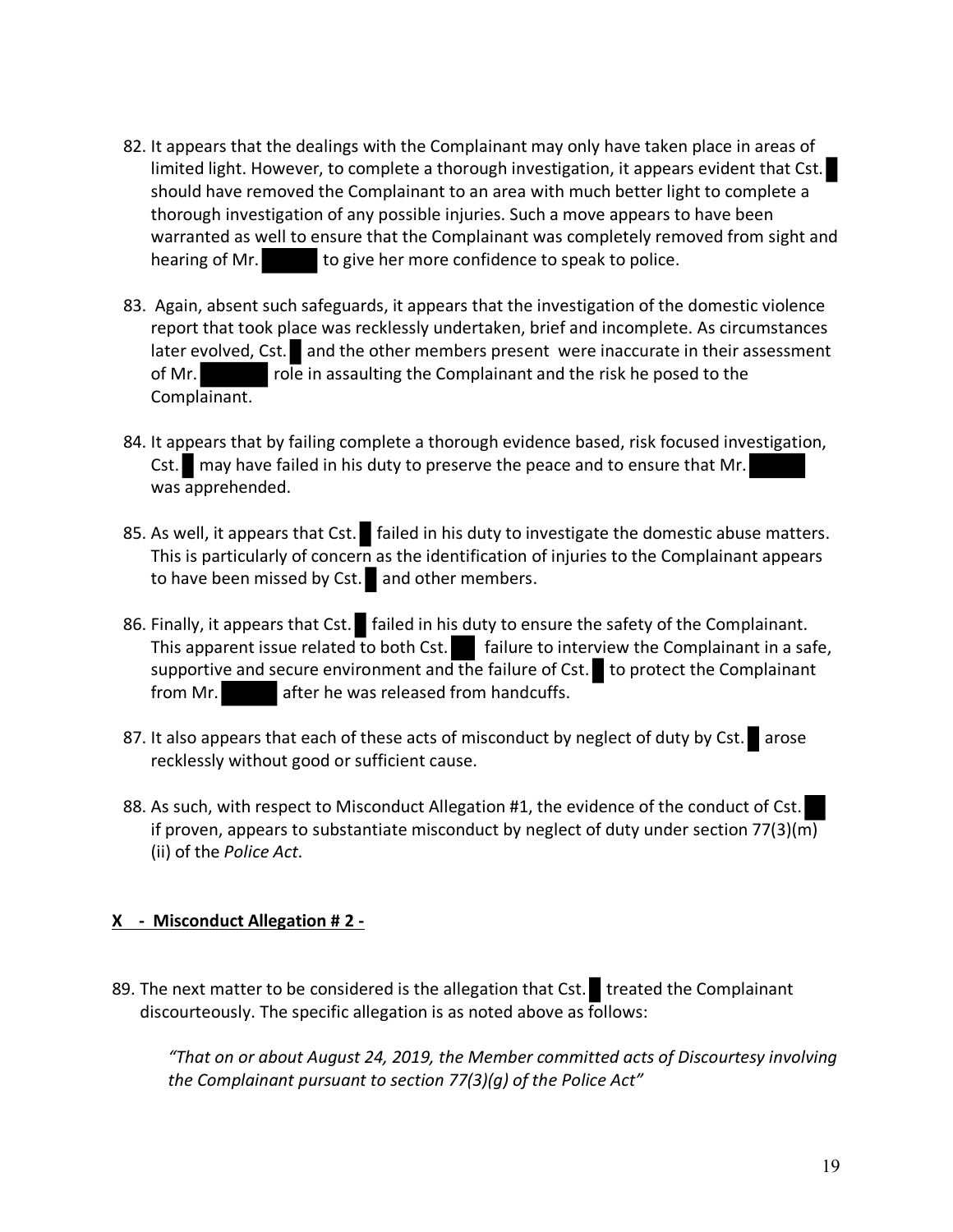- 90. The Complaint details a series of acts by Cst. that the Complainant took as disrespectful, dismissive, threatening and demeaning. As noted above, it appears that these acts can be summarized as follows:
	- (a) The Complainant is alleged to have been treated in a degrading, demeaning and discourteous manner by Cst. throughout his dealings with her;
	- (b) Cst. is alleged to have used profanity is talking to the Complainant, mistakenly attributed hysteria to the Complainant and minimized her concerns for the security of her vehicle; and
	- (c) Cst. is alleged to have made light of the Complainant's statements in a sexist manner.
- 91. It appears that Cst. notes of his specific discussion with the Complainant were limited and that his recollection of details was uncertain. It appears, however, that Cst. does not believe that he was demeaning or derogatory.
- 92. It also appears that the Complainant was uncertain as to the specifics of some details of her dealings with Cst.
- 93. The Investigator correctly notes in Final Investigation Report that the delict of "discourtesy" is defined as "*failing to behave with courtesy due in the circumstances*". At page 108 of the FIR, the Investigator further notes as follows with respect to circumstances:

"*when speaking with the apparent victim of domestic violence, such as (the Complainant), an officer has a heightened obligation for civility, particularly with respect to gender (or sex) based terms which might be perceived as offensive or degrading*"

- 94. The Investigator notes, however, at page 109 of the FIR, that the circumstances also included investigations into the stolen SUV allegation and a possible impaired driving matter.
- 95. The FIR concludes that in all of the circumstances, the comments of Cst. to the Complainant while possibly "unproductive", as opposed to discourteous, did not reflect misconduct.
- 96. The most relevant circumstances of Cst. involvement with the Complainant appear to be as follows:
	- (a) First and foremost, Cst. and other members had been dispatched to investigate a domestic violence allegation. The VPD and Provincial policies on such investigations clearly confirms that all responding officers have the highest duty to fully and completely investigate these matters in a sensitive and thorough manner;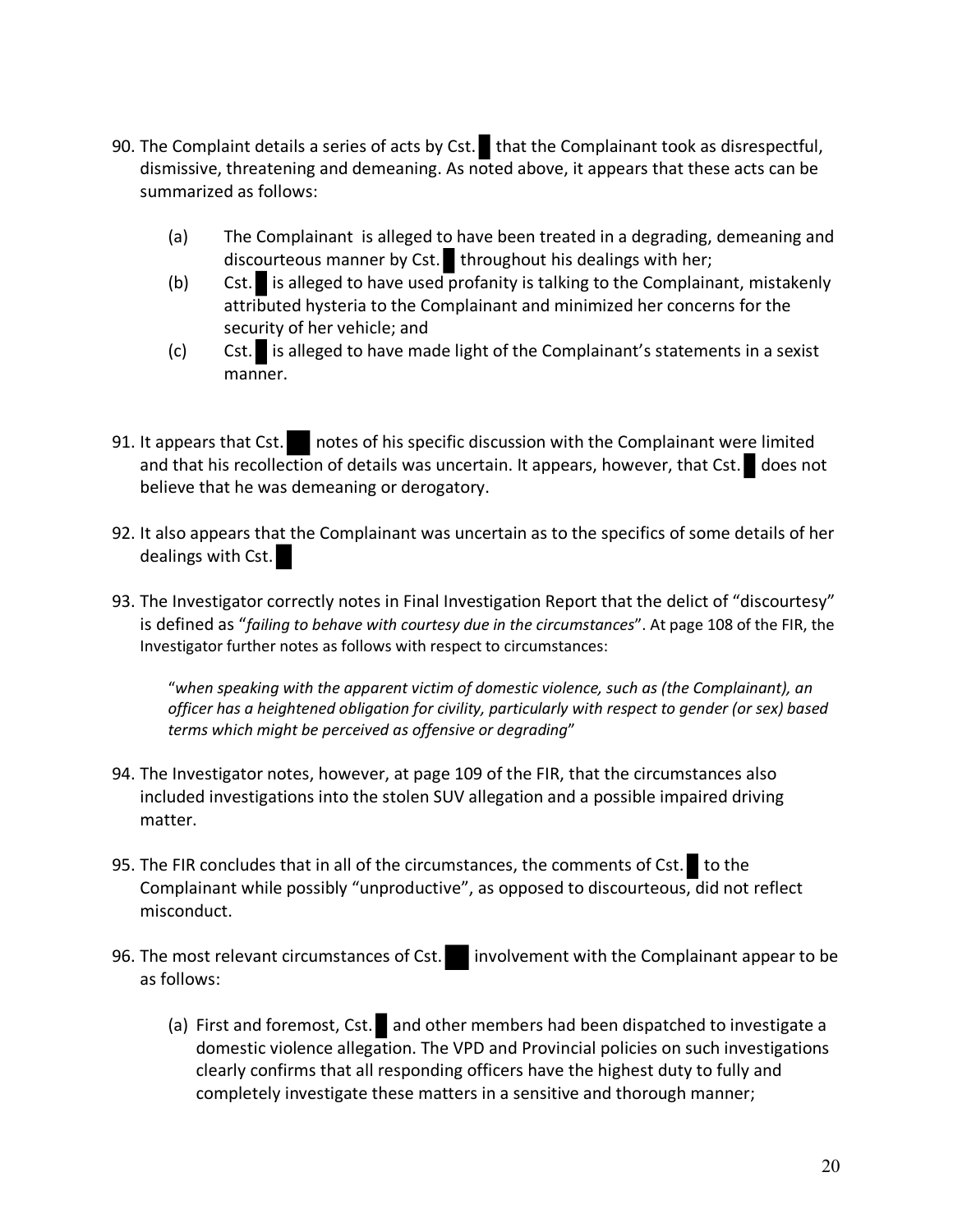- (b) Second, the circumstances surrounding Mr. would have appear to have raised the need for special care in investigating matters, particularly with a potential victim of violent domestic abuse. Cst. appears to have known of Mr. contact order and recent release from jail. Cst. himself described Mr.  $\overline{\phantom{a}}$  as an imposing figure demonstrating frustration and anger. It appears self-evident that the circumstances surrounding any interview of the Complainant would need to confirm her safety and put her at ease to ensure a productive interview; and
- (c) Third, it also appears that while of collateral interest, the reported SUV theft and impaired investigation could only have heightened the Complainant's concern in talking to Cst. particularly where implicit threats of a mischief charge were raised.
- 97. As such, it appears that the circumstances facing Cst. would have normally have dictated an approach reflecting a very careful and sensitive engagement of the Complainant. It appears clear that the Complainant's sensitivity as to how she was treated, the tone of inquiries and what was said to her would be critical in ensuring that Cst. and other members attending could elicit relevant information on the violent assaults that had taken place with Mr.
- 98. In such circumstances, it appears that the comments attributed to Cst. by the Complainant, if proven, may have been sexist, dismissive and demeaning.
- 99. It appears, therefore, that Cst. may have demonstrated discourteous behaviour towards the Complainant in the performance of his duties.
- 100. As such, with respect to Misconduct Allegation #2, the evidence of the conduct of Cst. if proven, appears to substantiate misconduct by discourteous behaviour in his dealings with the Complainant under section 77(3)(g) of the *Police Act*

## **XI - Misconduct Allegation # 3 – Abuse of Authority**

101. The third allegation of misconduct arises under section 77(3)(a)(iii) of the Police Act as follows:

> *"That on or about August 24, 2019, the Member committed Abuse of Authority pursuant to section 77(3)(a)(iii) of the Police Act in his dealings with the Complainant"*

102. As noted, section 77(3)(a)(iii) provides as follows in setting out the definition of abuse of authority:

> *(a)"abuse of authority", which is oppressive conduct towards a member of the public, including, without limitation,*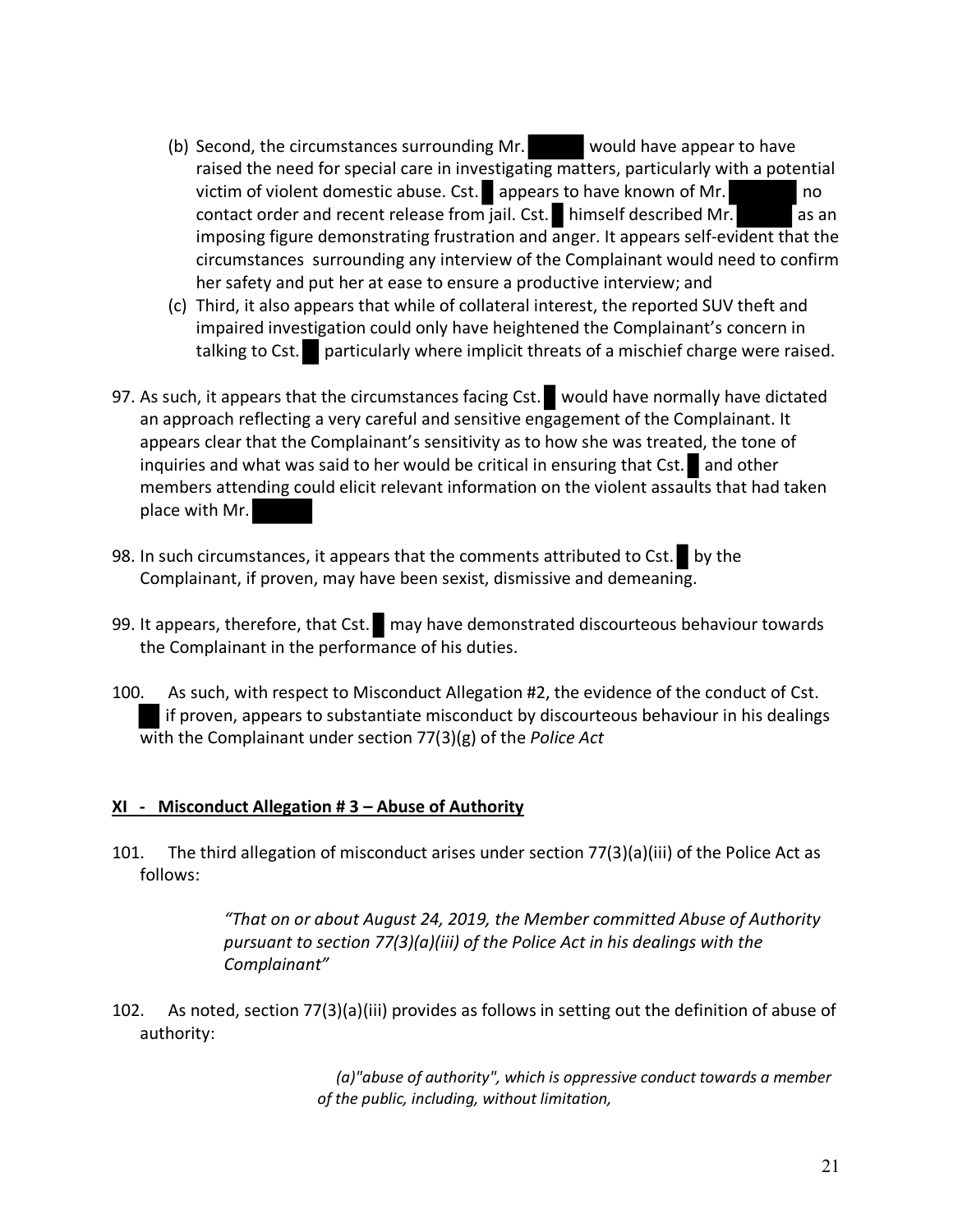*(iii)when on duty, or off duty but in uniform, using profane, abusive or insulting language to any person including, without limitation, language that tends to demean or show disrespect to the person on the basis of that person's race, colour, ancestry, place of origin, political belief, religion, marital status, family status, physical or mental disability, sex, sexual orientation, age or economic and social status;*

- 103. As noted in the FIR, there are often similarities in the evidence adduced with respect to allegations of discourtesy and abuse of authority. Misconduct alleged to be an abuse of authority is, however, generally more specific in terms of the nature of the offending language used by an officer.
- 104. On the evidence set out in the FIR, the allegations of the Complainant highlight Cst. use of profanity and disrespect towards the Complainant implicitly arising as a result of her sex.
- 105. The Investigator concludes that the key issue turns on Cst. use of the term "hissy fit" in challenging the Complainant's version of events with her SUV. The suggestion is made that Cst. was simply repeating a phrase reported by a third party after the SUV crash. It is further suggested that doing so was part of a reasonable effort to confirm that the Complainant was lying about her SUV being stolen.
- 106.It appears, however, that Cst. did not simply put a report of a third party to the Complainant, rather he drew his own conclusion. At page 110 of the FIR, Cst. is reported to have said:

"*people saw you downtown having a hissy fit, it sounds like you're having a hissy fit"*

- 107. The Complainant reported that Cst. comments were "blatantly sexist towards women *and implied that I was being hysterical and was not credible*"
- 108. Cst. cannot recall using the term "hissy fit" nor an other demeaning or derogatory language.
- 109. A further specific complaint is that when Cst. was asked by the Complainant about the condition of her SUV after the crash, he responded to the effect that :

"*It is a fucking it's fine."*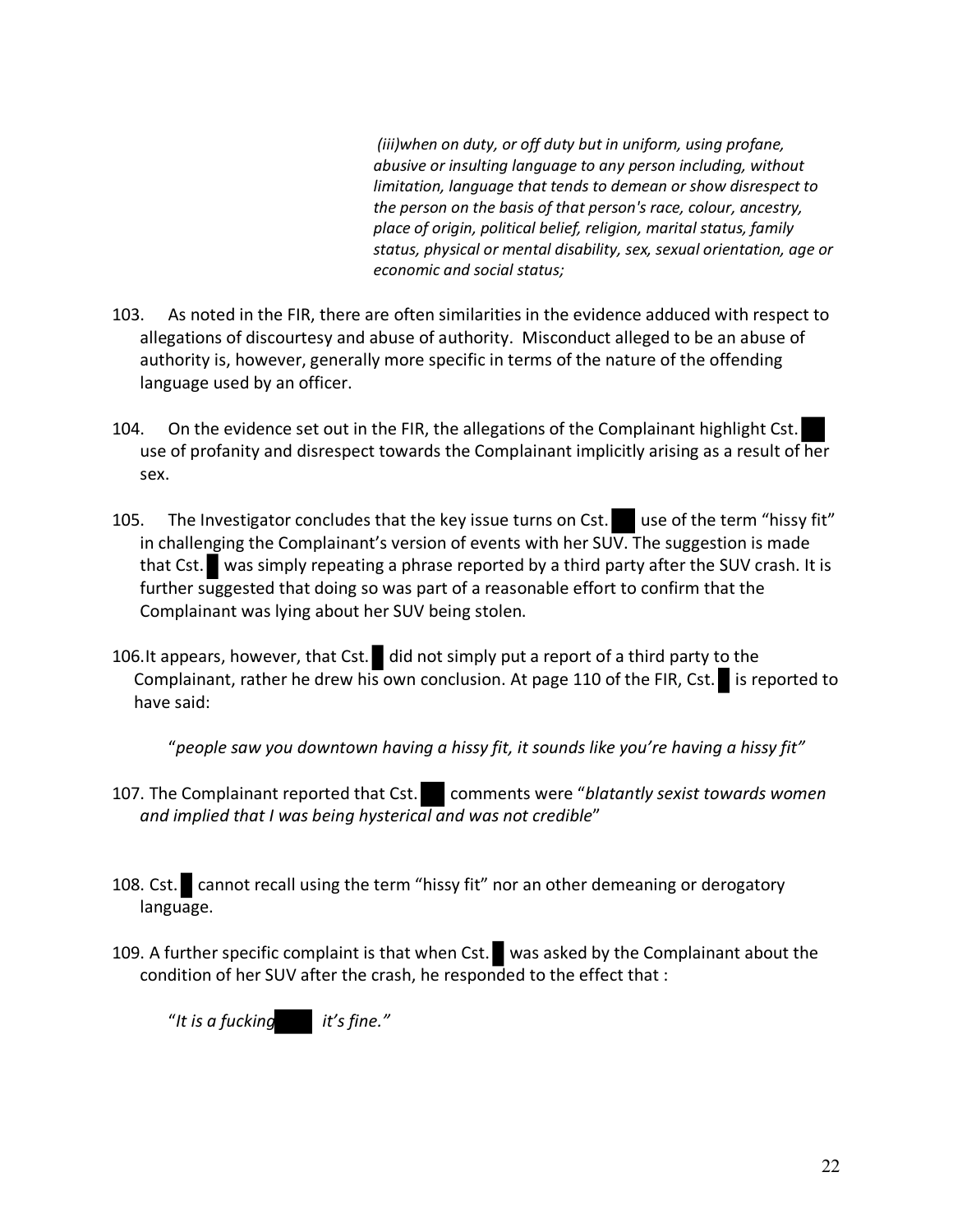- 110. This comment, along with the generally dismissive tone of responses to the Complainant's attempts to report that her vehicle was stolen, apparent chuckling during her statements and the threat to charge her with mischief were collectively taken as demeaning.
- 111. In all of the circumstances, it appears that throughout his dealings with the Complainant, Cst. acted in a generally dismissive and oppressive manner.
- 112. It also appears that throughout his time on scene, Cst. treated the Complainant as a suspect rather than a potential victim of sexual assault in the company of a man bound by a no contact order. Such an approach appears to have demonstrated disrespect for the Complainant as a woman, and demeaned her attempts to communicate with the officer.
- 113. It appears, therefore, that Cst. treated the Complainant in an oppressive manner by using profane or insulting language that tended to demean or disrespect the Complainant based on her sex during the exercise of his duties.
- 114.As such, with respect to Misconduct Allegation #3, the evidence of the conduct of Cst. proven, appears to substantiate misconduct by abuse of authority under section 77(3)(a) (iii) of the *Police Act*

## XII - **Conclusion and Next Steps**

- 115. Applying the standard of review at this stage of the proceedings pursuant to sections 117(9) and 117(8)(d)(i) of the *Police Act*, I find that there appears to be evidence set out in the FIR concerning the Misconduct Allegations which, if proven, could substantiate the misconduct alleged with respect to Cst. thereby potentially requiring disciplinary or corrective measures.
- 116. I hereby notify Cst. of the next steps in this proceeding, pursuant to subsections 117(7) and (8) of the *Police Act*.
- 117. Considering the factors in section 120 of the *Police Act*, and in particular section 120(3), I am willing to offer a prehearing conference to Cst. with respect to the Misconduct Allegations.
- 118. I am directing Cst. to advise the Registrar within 5 days once a decision has been made on whether or not to accept the offer of a prehearing conference.